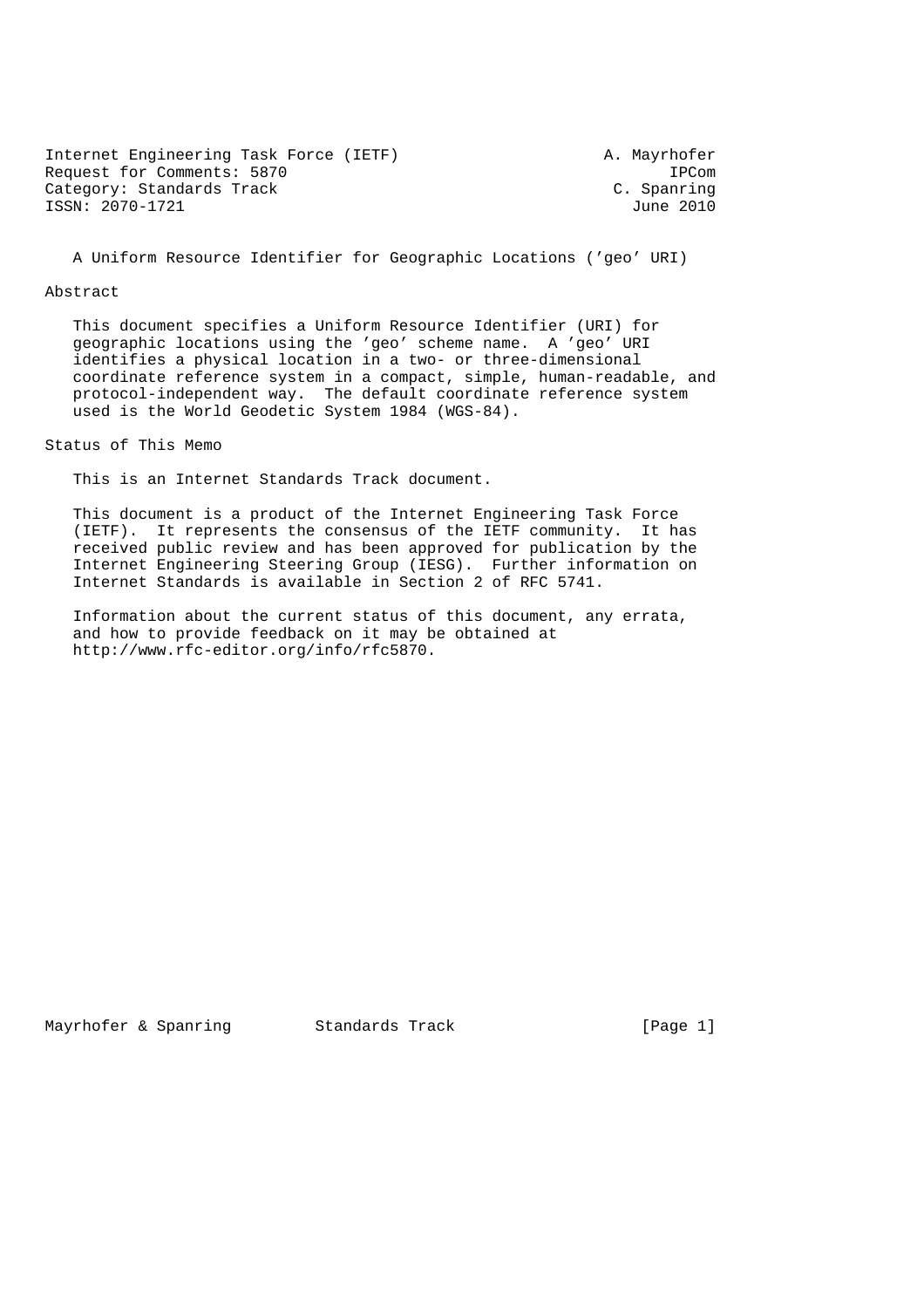Copyright Notice

 Copyright (c) 2010 IETF Trust and the persons identified as the document authors. All rights reserved.

 This document is subject to BCP 78 and the IETF Trust's Legal Provisions Relating to IETF Documents (http://trustee.ietf.org/license-info) in effect on the date of publication of this document. Please review these documents carefully, as they describe your rights and restrictions with respect to this document. Code Components extracted from this document must include Simplified BSD License text as described in Section 4.e of the Trust Legal Provisions and are provided without warranty as described in the Simplified BSD License.

 This document may contain material from IETF Documents or IETF Contributions published or made publicly available before November 10, 2008. The person(s) controlling the copyright in some of this material may not have granted the IETF Trust the right to allow modifications of such material outside the IETF Standards Process. Without obtaining an adequate license from the person(s) controlling the copyright in such materials, this document may not be modified outside the IETF Standards Process, and derivative works of it may not be created outside the IETF Standards Process, except to format it for publication as an RFC or to translate it into languages other than English.

Mayrhofer & Spanring and Standards Track and [Page 2]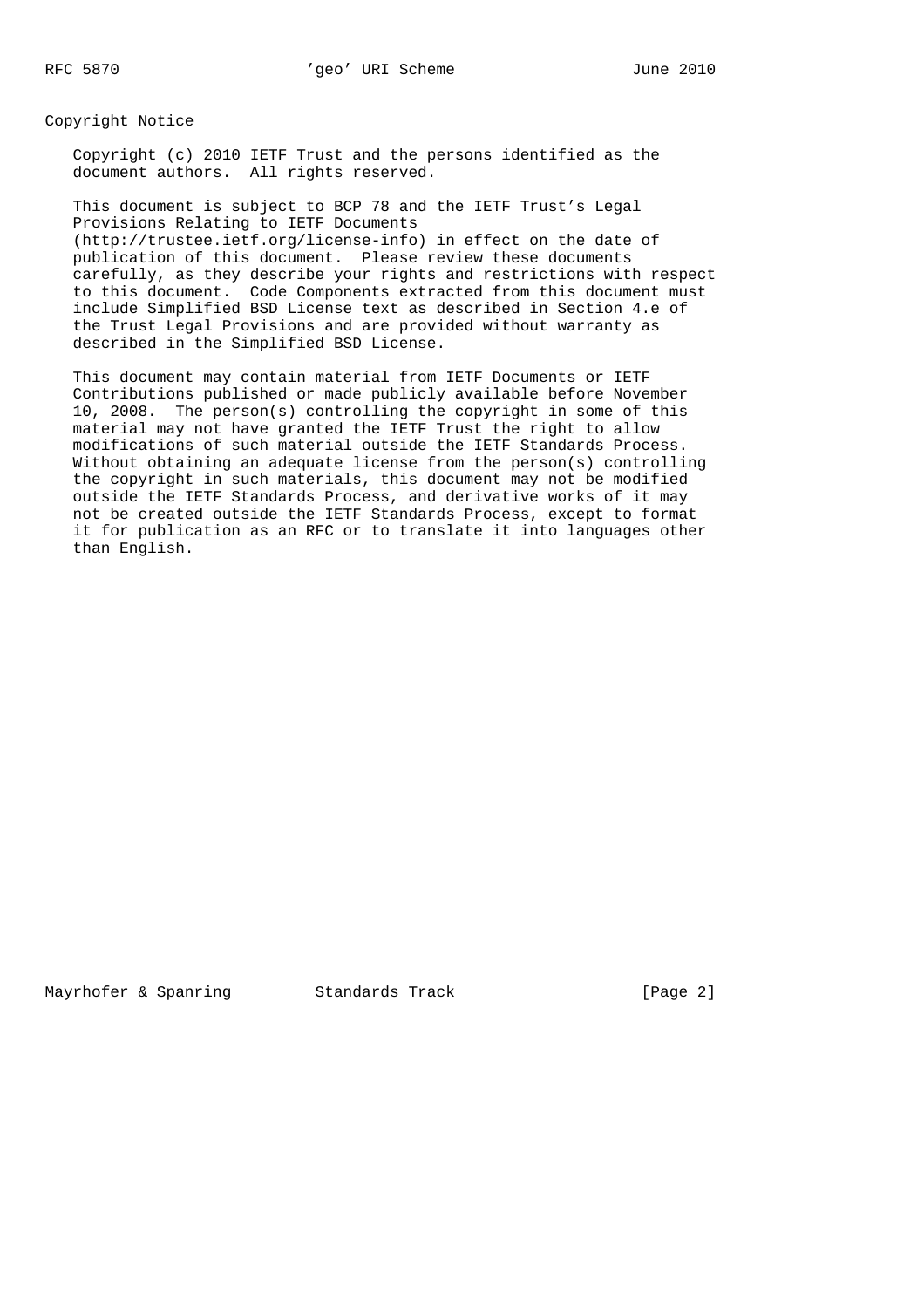# Table of Contents

| 1.               | 4                                                                      |
|------------------|------------------------------------------------------------------------|
| 2.               | 5                                                                      |
| $\overline{3}$ . | IANA Registration of the 'geo' URI Scheme<br>6                         |
| 3.1.             | $6\phantom{1}$                                                         |
| 3.2.             | 6                                                                      |
| 3.3.             | 6                                                                      |
|                  | 7                                                                      |
|                  | $\overline{7}$<br>Coordinate Reference System Identification<br>3.4.1. |
|                  | Component Description for WGS-84<br>8<br>3.4.2.                        |
|                  | Location Uncertainty<br>8<br>3.4.3.                                    |
|                  | 9                                                                      |
|                  | 3.4.4.                                                                 |
|                  | 3.4.5. Interpretation of Undefined Altitude 10                         |
| 3.5.             | Encoding Considerations<br>10                                          |
| 3.6.             | Applications/Protocols That Use This URI Scheme 11                     |
| 3.7.             | Interoperability Considerations<br>11                                  |
| 3.8.             | Security Considerations 11                                             |
| 3.9.             |                                                                        |
|                  | 3.10. Author/Change Controller 12                                      |
|                  |                                                                        |
| 4.               | 'geo' URI Parameters Registry 12                                       |
| 5.               |                                                                        |
| б.               |                                                                        |
| 6.1.             | Plain 'geo' URI Example 13                                             |
| 6.2.             |                                                                        |
| 6.3.             | 'geo' URI in 2-Dimensional Barcode 15                                  |
| 6.4.             | Comparison Examples 15                                                 |
|                  |                                                                        |
| 7.1.             |                                                                        |
| 7.2.             |                                                                        |
| 7.3.             |                                                                        |
| 7.4.             |                                                                        |
| 8.               |                                                                        |
|                  |                                                                        |
| 8.2.             |                                                                        |
|                  | URI Parameter Registry 19                                              |
|                  | 8.2.1. Registry Contents 19                                            |
|                  | 8.2.2. Registration Policy 19                                          |
| 8.3.             | Sub-Registry for 'crs' Parameter 20                                    |
|                  | 20                                                                     |
|                  | Registration Policy 20<br>8.3.2.                                       |
| 9.               | Security Considerations 20                                             |
| 9.1.             |                                                                        |
| 9.2.             |                                                                        |
|                  |                                                                        |
|                  |                                                                        |
|                  | 11.1. Normative References 22                                          |
|                  | 11.2. Informative References 22                                        |
|                  |                                                                        |

Mayrhofer & Spanring Standards Track Form (Page 3)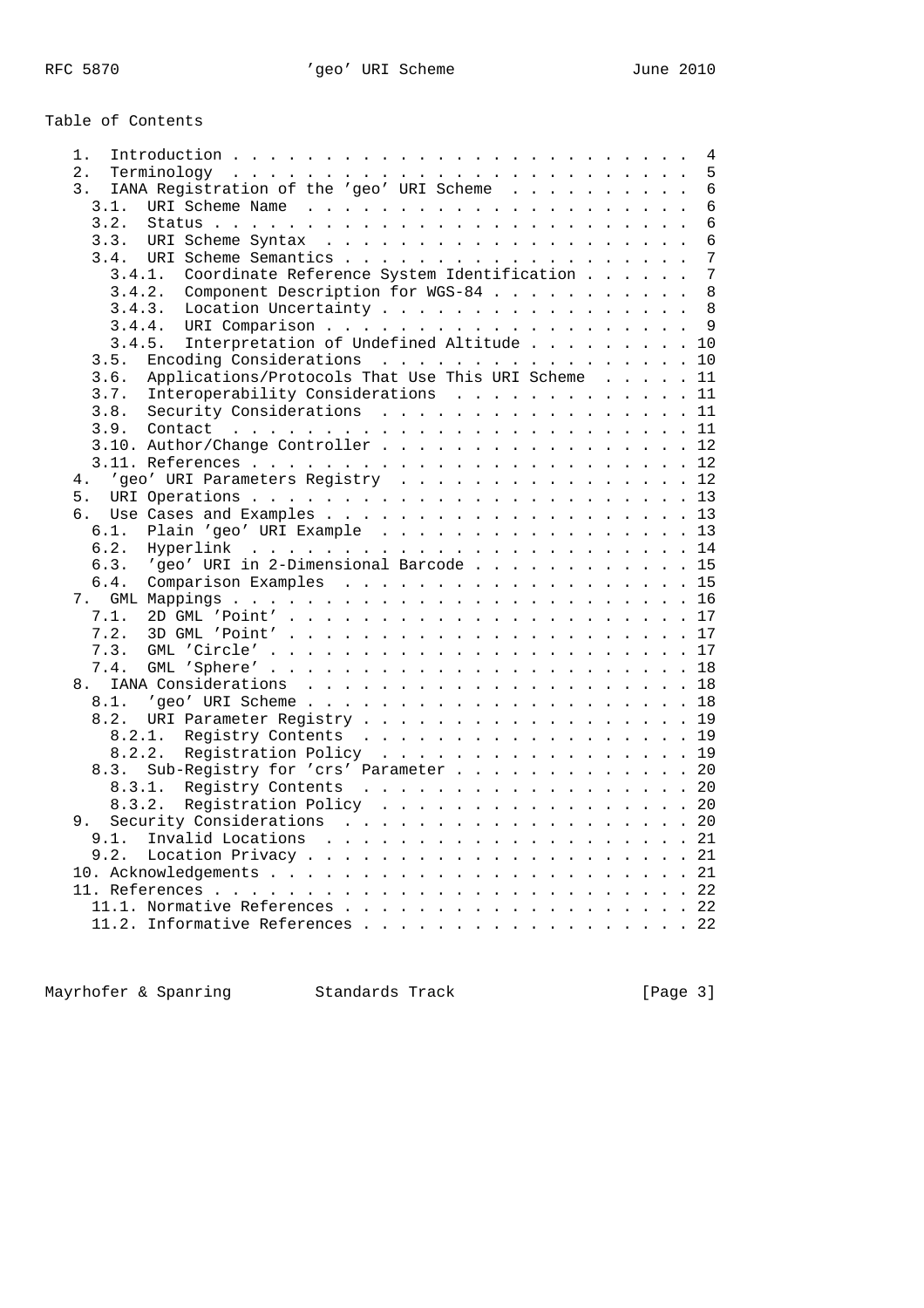# 1. Introduction

 An increasing number of Internet protocols and data formats are extended by specifications for adding spatial (geographic) location. In most cases, latitude as well as longitude of simple points are added as new attributes to existing data structures. However, all those methods are very specific to a certain data format or protocol, and don't provide a protocol-independent, compact, and generic way to refer to a physical geographic location.

 Location-aware applications and location-based services are fast emerging on the Internet. Most web search engines use geographic information, and a vivid open source mapping community has brought an enormous momentum into location aware technology. A wide range of tools and data sets that formerly were accessible to professionals only recently have become available to a wider audience.

 The 'geo' URI scheme is another step in that direction and aims to facilitate, support, and standardize the problem of location identification in geospatial services and applications. Accessing information about a particular location or triggering further services shouldn't be any harder than clicking on a 'mailto:' link and writing an email straight away.

 According to [RFC3986], a Uniform Resource Identifier (URI) is "a compact sequence of characters that identifies an abstract or physical resource". The 'geo' URI scheme defined in this document identifies geographic locations (physical resources) in a coordinate reference system (CRS), which is, by default, the World Geodetic System 1984 (WGS-84) [WGS84]. The scheme provides the textual representation of the location's spatial coordinates in either two or three dimensions (latitude, longitude, and optionally altitude for the default CRS of WGS-84). An example of such a 'geo' URI follows:

geo:13.4125,103.8667

 Such URIs are independent from a specific protocol, application, or data format, and can be used in any other protocol or data format that supports inclusion of arbitrary URIs.

 For the sake of usability, the definition of the URI scheme is strictly focused on the simplest, but also most common representation of a spatial location -- a single point in a well known CRS. The provision of more complex geometries or locations described by civic addresses is out of scope of this document.

Mayrhofer & Spanring 5tandards Track 1987 [Page 4]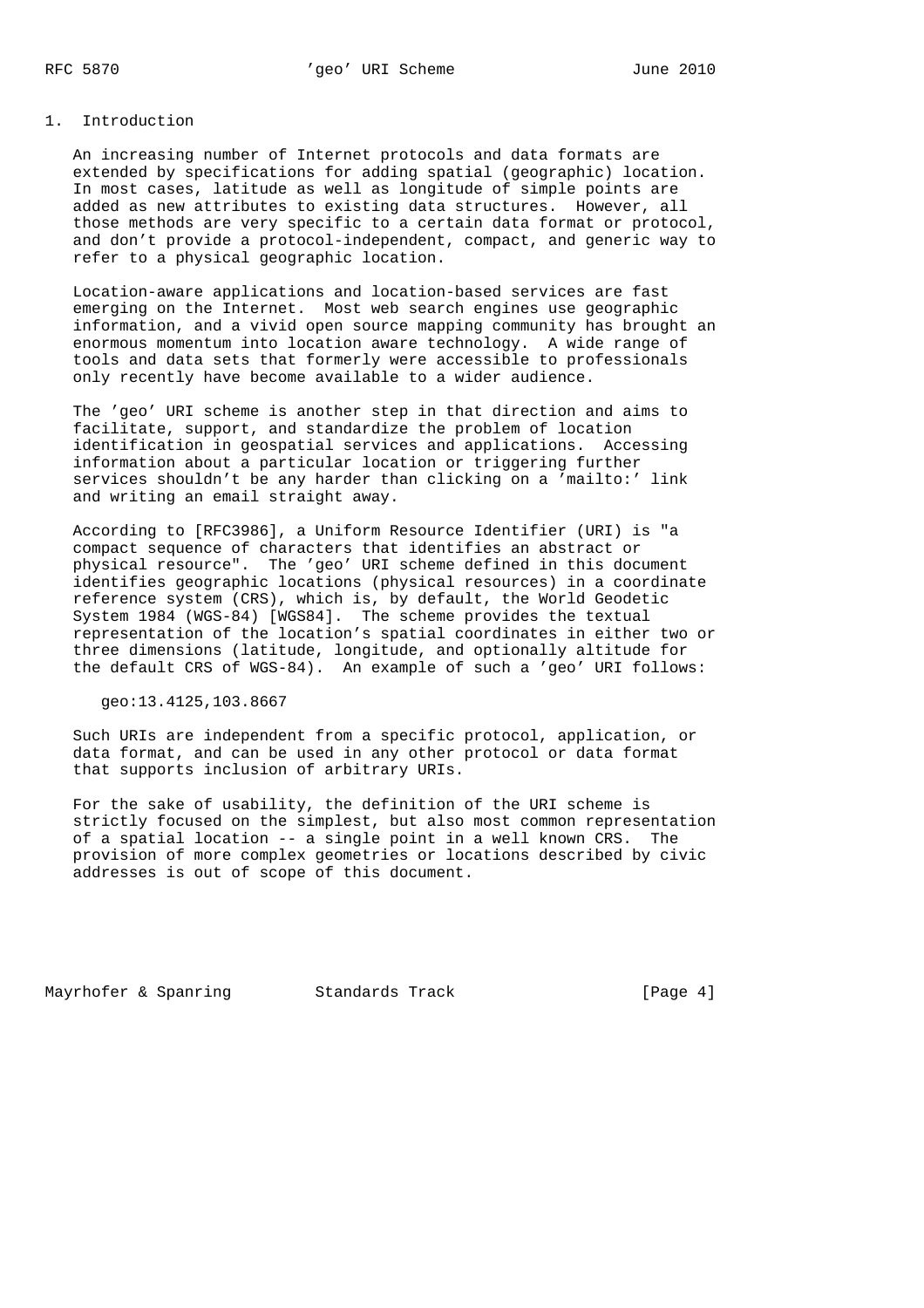The optional 'crs' URI parameter described below may be used by future specifications to define the use of CRSes other than WGS-84. This is primarily intended to cope with the case of another CRS replacing WGS-84 as the predominantly used one, rather than allowing the arbitrary use of thousands of CRSes for the URI (which would clearly affect interoperability). The definition of 'crs' values beyond the default of "wgs84" is therefore out of scope of this document.

 This specification discourages use of alternate CRSes in use cases where comparison is an important function.

 Note: The choice of WGS-84 as the default CRS is based on the widespread availability of Global Positioning System (GPS) devices, which use the WGS-84 reference system. It is anticipated that such devices will serve as one of the primary data sources for authoring 'geo' URIs, hence the adoption of the native GPS reference system for the URI scheme. Also, many other data formats for representing geographic locations use the WGS-84 reference system, which makes transposing from and to such data formats less error prone (no re projection involved). It is also believed that the burden of potentially required spatial transformations should be put on the author rather then the consumer of 'geo' URI instances.

 Because of their similar structure, 'geo' URI instances can also be mapped from and to certain ISO 6709 [ISO.6709.2008] string representations of geographic point locations.

### 2. Terminology

 Geographic locations in this document are defined using WGS-84 (World Geodetic System 1984), which is equivalent to the International Association of Oil & Gas Producers (OGP) Surveying and Positioning Committee EPSG (European Petroleum Survey Group) codes 4326 (2 dimensions) and 4979 (3 dimensions). This document does not assign responsibilities for coordinate transformations from and to other Spatial Reference Systems.

 A 2-dimensional WGS-84 coordinate value is represented here as a comma-delimited latitude/longitude pair, measured in decimal degrees (un-projected). A 3-dimensional WGS-84 coordinate value is represented here by appending a comma-delimited altitude value in meters to such pairs.

 Latitudes range from -90 to 90 and longitudes range from -180 to 180. Coordinates in the Southern and Western hemispheres as well as altitudes below the WGS-84 reference geoid (depths) are signed negative with a leading dash.

Mayrhofer & Spanring and Standards Track and Standards Track [Page 5]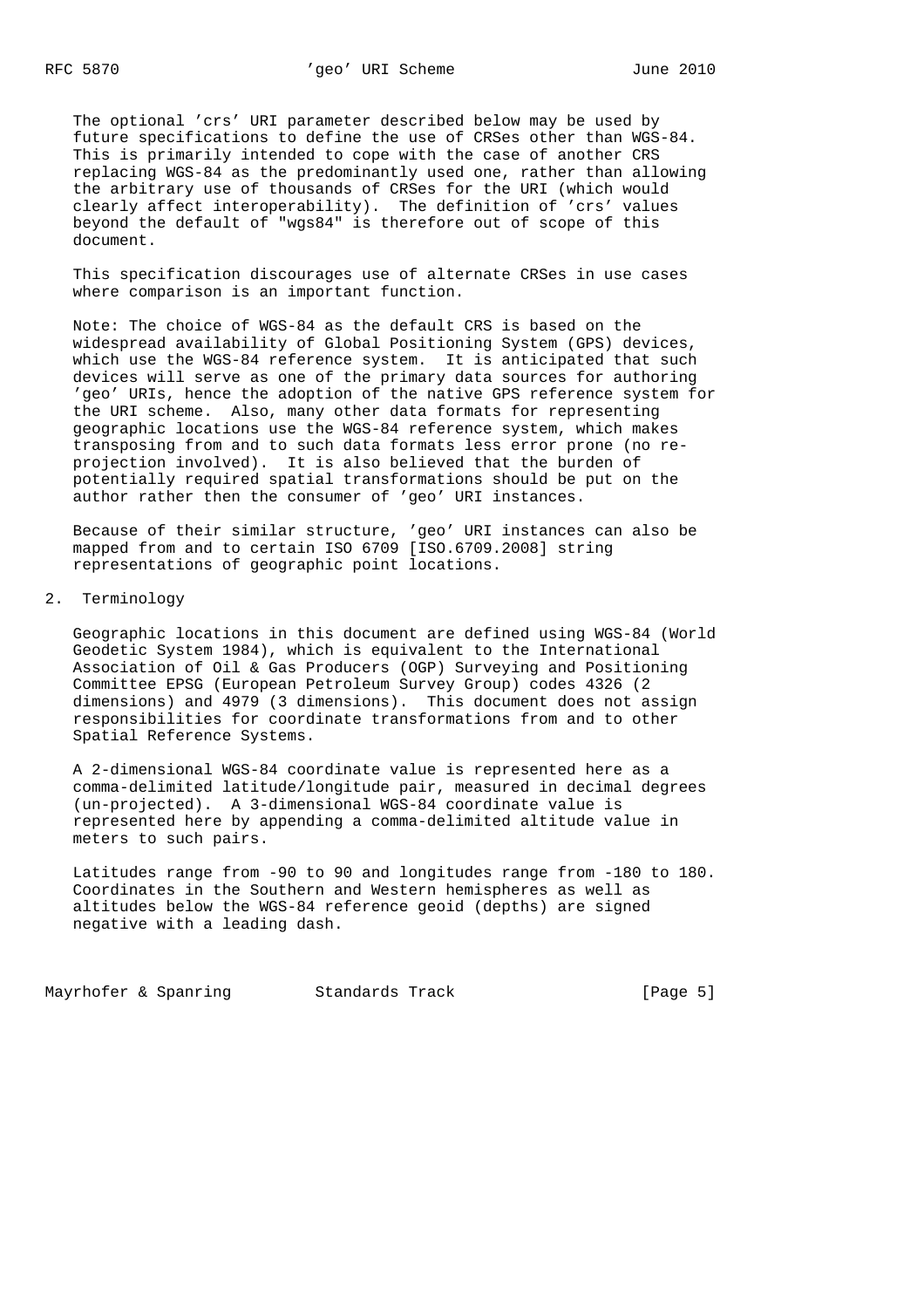RFC 5870  $r = 2010$   $r = 2010$ 

 The key words "MUST", "MUST NOT", "REQUIRED", "SHALL", "SHALL NOT", "SHOULD", "SHOULD NOT", "RECOMMENDED", "MAY", and "OPTIONAL" in this document are to be interpreted as described in RFC 2119 [RFC2119].

3. IANA Registration of the 'geo' URI Scheme

 This section contains the fields required for the URI scheme registration, following the guidelines in Section 5.4 of [RFC4395].

3.1. URI Scheme Name

geo

3.2. Status

permanent

3.3. URI Scheme Syntax

 The syntax of the 'geo' URI scheme is specified below in Augmented Backus-Naur Form (ABNF) [RFC5234]:

| qeo-URI<br>geo-scheme = "geo"                                              | = geo-scheme ":" geo-path<br>geo-path = coordinates p<br>coordinates = $coord-a$ ," $coord-b$ [ "," $coord-c$ ]                                                                                                                                                                                                                                                                                                                                                                                                                                                                                                                                              |
|----------------------------------------------------------------------------|--------------------------------------------------------------------------------------------------------------------------------------------------------------------------------------------------------------------------------------------------------------------------------------------------------------------------------------------------------------------------------------------------------------------------------------------------------------------------------------------------------------------------------------------------------------------------------------------------------------------------------------------------------------|
| coord-a<br>coord-b<br>coord-c                                              | $=$ num<br>= num<br>$=$ num                                                                                                                                                                                                                                                                                                                                                                                                                                                                                                                                                                                                                                  |
| p<br>crslabel<br>uncp<br>uval<br>parameter<br>pname<br>pvalue<br>paramchar | = [ crsp ] [ uncp ] *parameter<br>crsp = "icrs=" crslabel<br>$=$ "wgs84" / labeltext<br>$= "iu = " uval$<br>$=$ pnum<br>$= "i"$ pname $[ " =" pvalue ]$<br>$=$ labeltext<br>$= 1*$ paramchar<br>= p-unreserved / unreserved / pct-encoded                                                                                                                                                                                                                                                                                                                                                                                                                    |
| pnum<br>num<br>unreserved<br>mark                                          | labeltext = $1*($ alphanum / "-" )<br>$= 1*DiffIT [ "." 1*DiffIT ]$<br>$=$ [ $" -"$ ] pnum<br>$=$ alphanum / mark<br>$=$ "-" / "_" / "." / "!" / "~" / "*" /<br>$\begin{array}{ccccccccc} \mathfrak{n} & \mathcal{F} & \mathfrak{n} & \mathcal{N} & \mathfrak{n} & \mathfrak{n} & \mathfrak{n} & \mathfrak{n} & \mathfrak{n} & \mathfrak{n} & \mathfrak{n} & \mathfrak{n} & \mathfrak{n} & \mathfrak{n} & \mathfrak{n} & \mathfrak{n} & \mathfrak{n} & \mathfrak{n} & \mathfrak{n} & \mathfrak{n} & \mathfrak{n} & \mathfrak{n} & \mathfrak{n} & \mathfrak{n} & \mathfrak{n} & \mathfrak{n} & \mathfrak{n} & \mathfrak{n} & \mathfrak{n} & \mathfrak{n} & \$ |
| pct-encoded                                                                | = "%" HEXDIG HEXDIG                                                                                                                                                                                                                                                                                                                                                                                                                                                                                                                                                                                                                                          |

Mayrhofer & Spanring Standards Track Form (Page 6)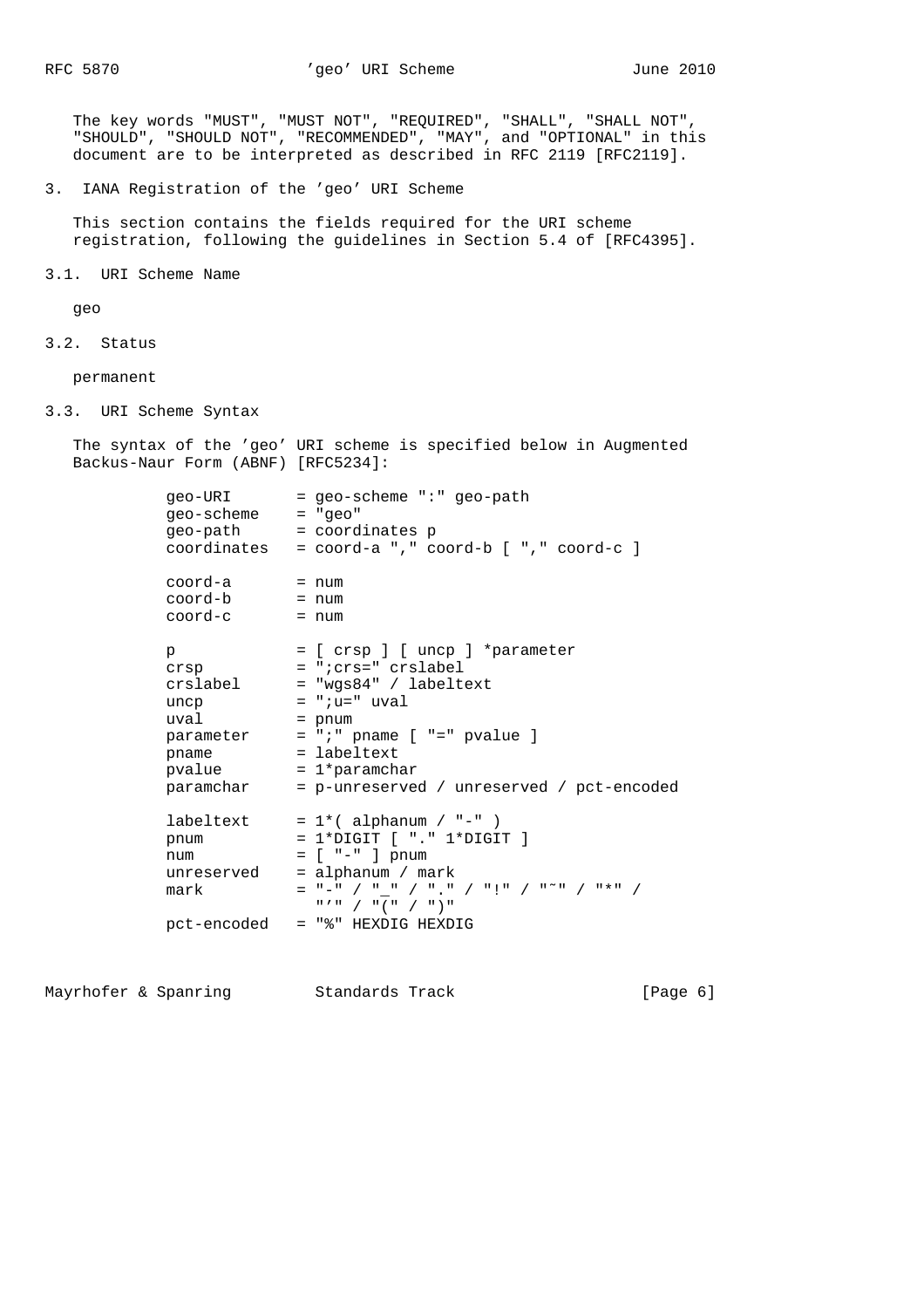p-unreserved = "[" / "]" / ":" / "&" / "+" / "\$" alphanum = ALPHA / DIGIT

 Parameter names are case insensitive, but use of the lowercase representation is preferred. Case sensitivity of non-numeric parameter values MUST be described in the specification of the respective parameter. For the 'crs' parameter, values are case insensitive, and lowercase is preferred.

 Both 'crs' and 'u' parameters MUST NOT appear more than once each. The 'crs' and 'u' parameters MUST be given before any other parameters that may be defined in future extensions. The 'crs' parameter MUST be given first if both 'crs' and 'u' are used. The definition of other parameters, and <crslabel> values beyond the default value of "wgs84" is out of the scope of this document. Section 8.2 discusses the IANA registration of such additional parameters and values.

The value of "-0" for <num> is allowed and is identical to "0".

 In case the URI identifies a location in the default CRS of WGS-84, the <coordinates> sub-components are further restricted as follows:

| coord-a   | $=$ latitude                         |
|-----------|--------------------------------------|
| coord-b   | = longitude                          |
| coord-c   | $=$ altitude                         |
| latitude  | $=$ [ "-" ] 1*2DIGIT [ "." 1*DIGIT ] |
| longitude | $=$ [ "-" ] 1*3DIGIT [ "." 1*DIGIT ] |
| altitude  | $=$ [ "-" ] 1*DIGIT [ "." 1*DIGIT ]  |

3.4. URI Scheme Semantics

 Data contained in a 'geo' URI identifies a physical resource: a spatial location identified by the geographic coordinates and the CRS encoded in the URI.

#### 3.4.1. Coordinate Reference System Identification

 The semantics of <coordinates> depends on the CRS of the URI. The CRS itself is identified by the optional 'crs' parameter. A URI instance uses the default WGS-84 CRS if the 'crs' parameter is either missing or contains the value of 'wgs84'. Other <crslabel> values are currently not defined, but may be specified by future documents.

 Interpretation of coordinates in the wrong CRS produces invalid location information. Consumers of 'geo' URIs therefore MUST NOT ignore the 'crs' parameter if given, and MUST NOT interpret the

Mayrhofer & Spanring 5tandards Track Track [Page 7]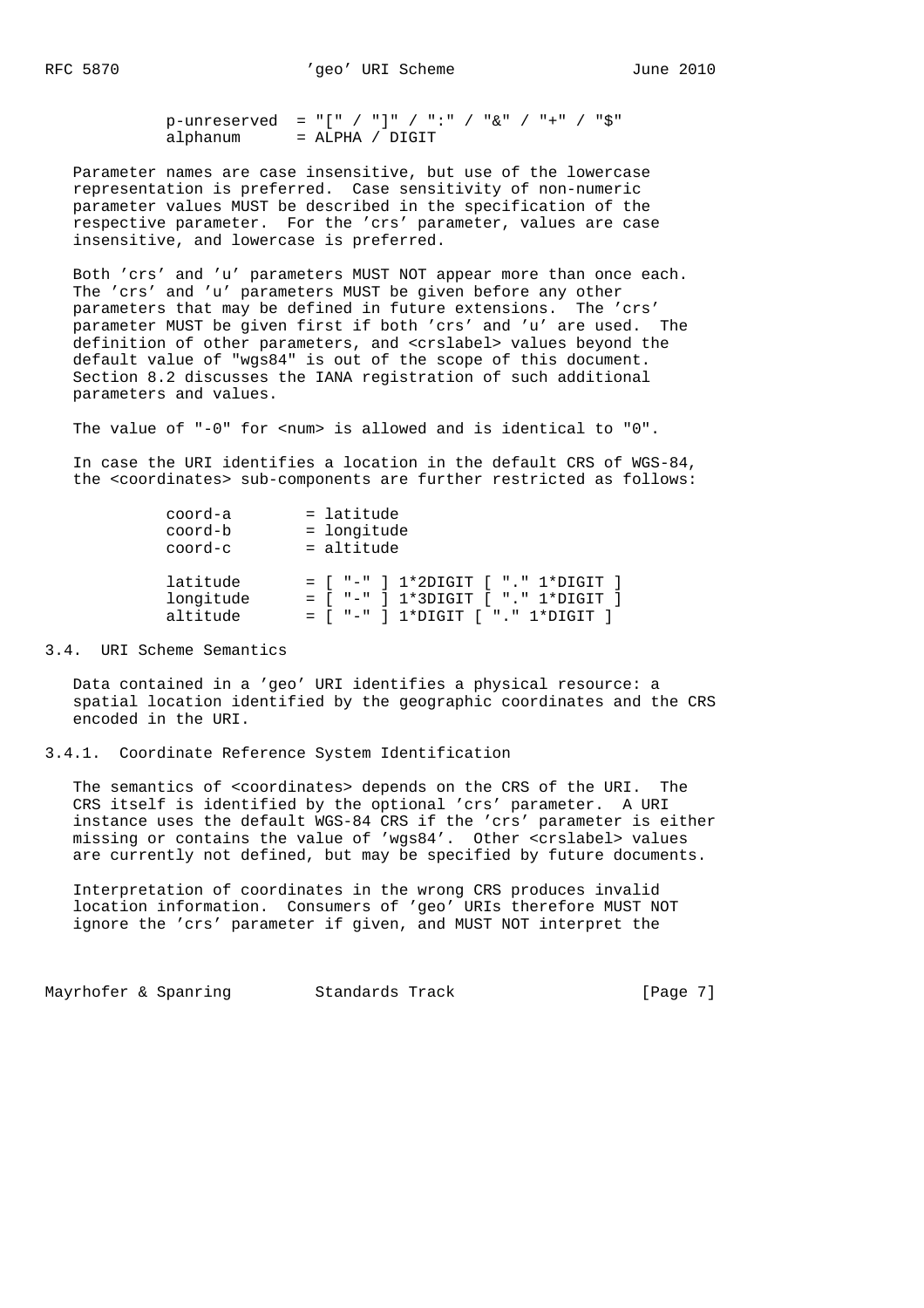<coordinates> sub-components without considering and understanding the 'crs' parameter value.

 The following component description refers to the use of the default CRS (WGS-84) only. Future documents specifying other 'crs' parameter values MUST provide similar descriptions for the <coordinates> sub components in the described CRS.

3.4.2. Component Description for WGS-84

The <latitude>, <longitude>, and <altitude> components as specified in the URI scheme syntax (Section 3.3) are to be used as follows:

- o <latitude> MUST contain the latitude of the identified location in decimal degrees in the reference system WGS-84.
- o <longitude> MUST contain the longitude of the identified location in decimal degrees in the reference system WGS-84.
- o If present, the OPTIONAL <altitude> MUST contain the altitude of the identified location in meters in the reference system WGS-84.

 If the altitude of the location is unknown, <altitude> (and the comma before) MUST NOT be present in the URI. Specifically, unknown altitude MUST NOT be represented by setting <altitude> to "0" (or any other arbitrary value).

 The <longitude> of coordinate values reflecting the poles (<latitude> set to -90 or 90 degrees) SHOULD be set to "0", although consumers of 'geo' URIs MUST accept such URIs with any longitude value from -180 to 180.

 'geo' URIs with longitude values outside the range of -180 to 180 decimal degrees or with latitude values outside the range of -90 to 90 degrees MUST be considered invalid.

#### 3.4.3. Location Uncertainty

 The 'u' ("uncertainty") parameter indicates the amount of uncertainty in the location as a value in meters. Where a 'geo' URI is used to identify the location of a particular object, <uval> indicates the uncertainty with which the identified location of the subject is known.

 The 'u' parameter is optional and it can appear only once. If it is not specified, this indicates that uncertainty is unknown or unspecified. If the intent is to indicate a specific point in space,

Mayrhofer & Spanring 5tandards Track Track [Page 8]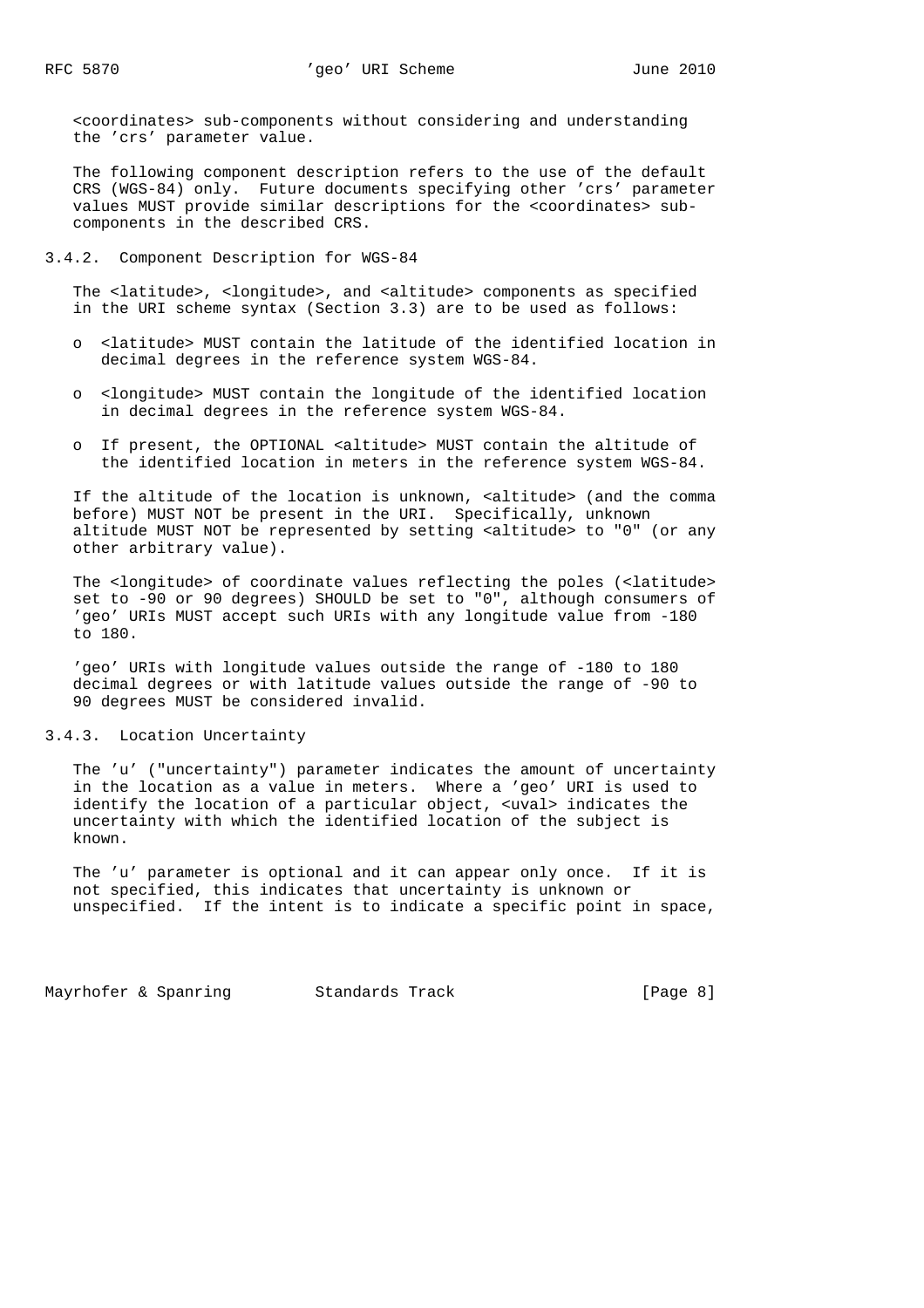<uval> MAY be set to zero. Zero uncertainty and absent uncertainty are never the same thing.

 The single uncertainty value is applied to all dimensions given in the URI.

 Note: The number of digits of the values in <coordinates> MUST NOT be interpreted as an indication to the level of uncertainty.

3.4.4. URI Comparison

 Comparison of URIs intends to determine whether two URI strings are equivalent and identify the same resource (rather than comparing the resources themselves). Therefore, a comparison of two 'geo' URIs does not compare spatial objects, but only the strings (URIs) identifying those objects.

 The term "mathematically identical" used below specifies that some components of the URI MUST be compared as normalized numbers rather than strings to account for the variety in string representations of identical numbers (for example, the strings "43.10" and "43.1" are different, but represent the same number).

 Two 'geo' URIs are equal only if they fulfill all of the following general comparison rules:

- o Both URIs use the same CRS, which means that either both have the 'crs' parameter omitted, or both have the same <crslabel> value, or one has the 'crs' parameter omitted while the other URI specifies the default CRS explicitly with a <crslabel> value of "wgs84".
- o Their <coord-a>, <coord-b>, <coord-c> and 'u' values are mathematically identical (including absent <uval> meaning undefined 'u' value).
- o Their sets of other parameters are equal, with comparison operations applied on each parameter as described in its respective specification.

Parameter order is not significant for URI comparison.

 Since new parameters may be registered over time, legacy implementations of the 'geo' URI might encounter unknown parameters. In such cases, the following rules apply:

Mayrhofer & Spanring and Standards Track and Standards Track (Page 9]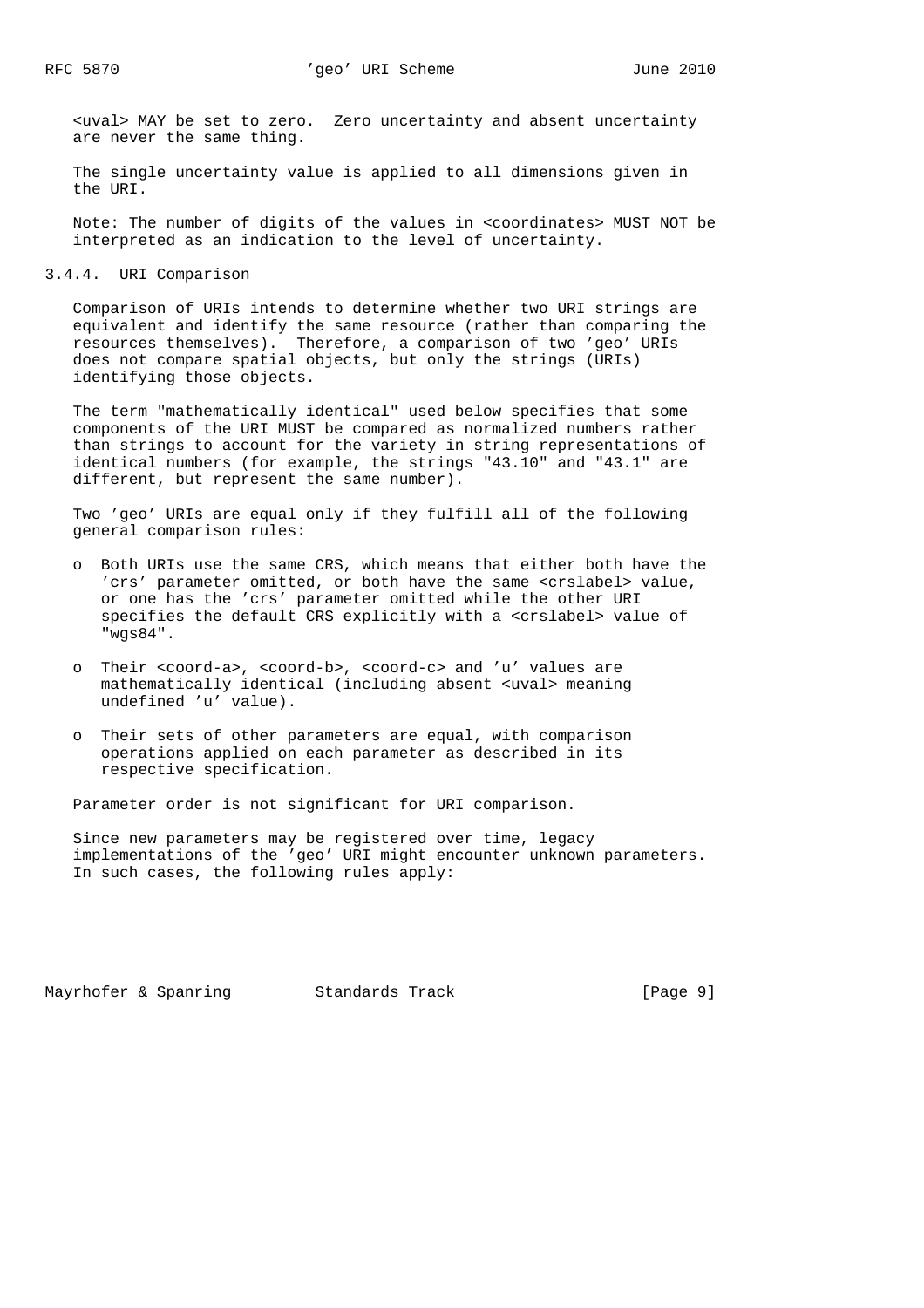- o Two 'geo' URIs with unknown parameters are equivalent only if the same set of unknown parameter names appears in each URI, and their values are bitwise identical after percent-decoding.
- o Otherwise, the comparison operation for the respective URIs is undefined (since the legacy implementation cannot be aware of the comparison rules for those parameters).

 Designers of future extension parameters should take this into account when choosing the comparison rules for new parameters.

 A URI with an undefined (missing) <coord-c> (altitude) value MUST NOT be considered equal to a URI containing a <coord-c>, even if the remaining <coord-a>, <coord-b>, and 'u' values are equivalent.

 For the default CRS of WGS-84, the following comparison rules apply additionally:

- o Where <latitude> of a 'geo' URI is set to either 90 or -90 degrees, <longitude> MUST be ignored in comparison operations ("poles case").
- o A <longitude> of 180 degrees MUST be considered equal to <longitude> of -180 degrees for the purpose of URI comparison ("date line" case).

#### 3.4.5. Interpretation of Undefined Altitude

 A consumer of a 'geo' URI in the WGS-84 CRS with undefined <altitude> MAY assume that the URI refers to the respective location on Earth's physical surface at the given latitude and longitude.

 However, as defined above, altitudes are relative to the WGS-84 reference geoid rather than Earth's surface. Hence, an <altitude> value of 0 MUST NOT be mistaken to refer to "ground elevation".

#### 3.5. Encoding Considerations

 The <coordinates> path component of the 'geo' URI (see Section 3.3) uses a comma (",") as the delimiter for subcomponents. This delimiter MUST NOT be percent-encoded.

 It is RECOMMENDED that for readability the contents of <coord-a>, <coord-b>, and <coord-c> as well as <crslabel> and <uval> are never percent-encoded.

 Regarding internationalization, the currently specified components do allow for ASCII characters exclusively, and therefore don't require

Mayrhofer & Spanring 51 Standards Track 10 [Page 10]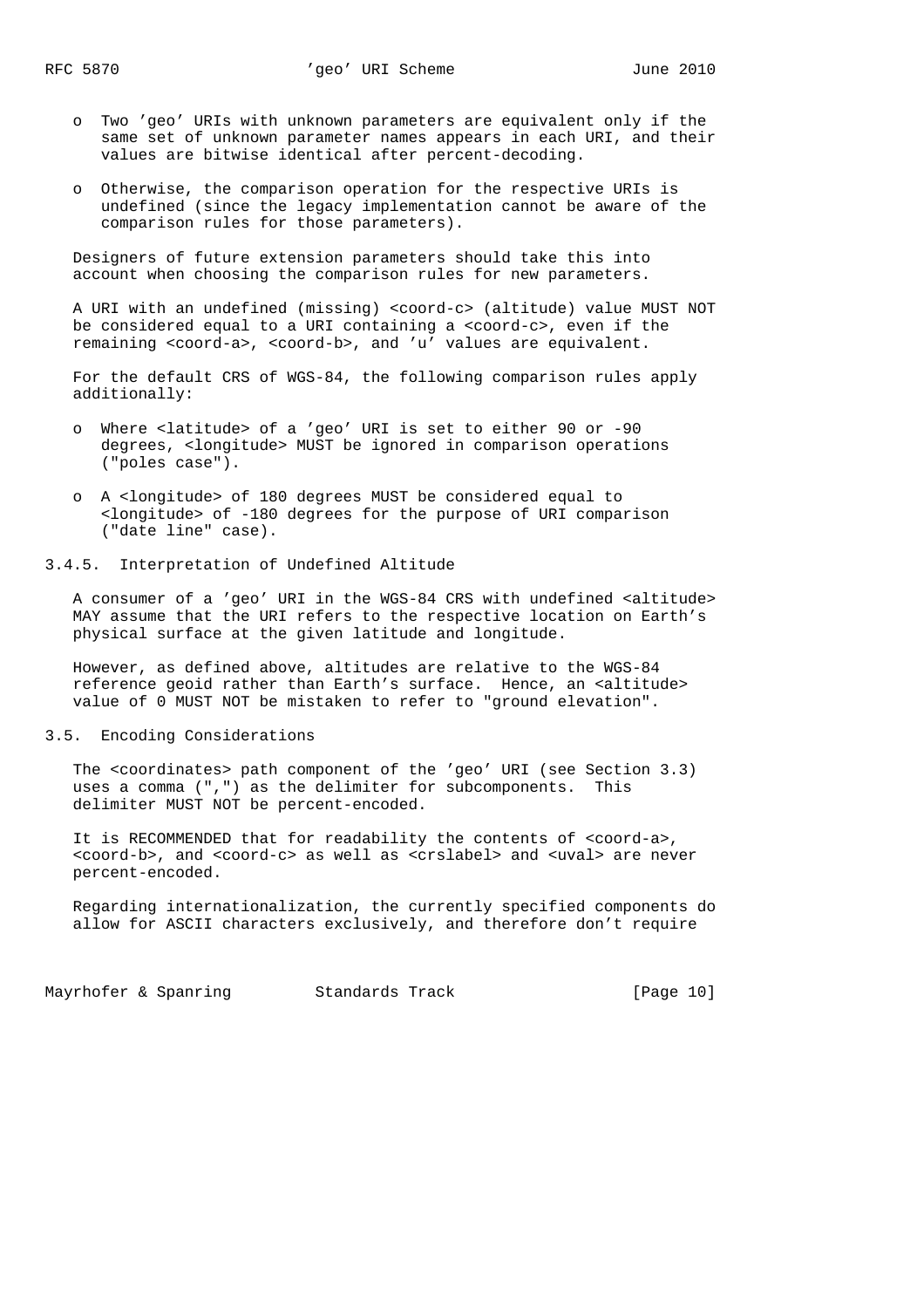internationalization. Future specifications of additional parameters might allow the introduction of non-ASCII values. Such specifications MUST describe internationalization considerations for those parameters and their values, and MUST require percent-encoding of non-ASCII values.

#### 3.6. Applications/Protocols That Use This URI Scheme

 As many other URI scheme definitions, the 'geo' URI provides resource identification independent of a specific application or protocol. Examples of potential protocol mappings and use cases can be found in Section 6.

# 3.7. Interoperability Considerations

 Like other new URI schemes, the 'geo' URI requires support in client applications. Users of applications that are not aware of the 'geo' scheme are likely not able to make direct use of the information in the URI. However, a client can make indirect use by passing around 'geo' URIs, even without understanding the format and semantics of the scheme. Additionally, the simple structure of 'geo' URIs would allow even manual dereference by humans.

 Clients MUST NOT attempt to dereference 'geo' URIs given in a CRS that is unknown to the client, because doing so would produce entirely bogus results.

 Authors of 'geo' URIs should carefully check that coordinate components are set in the right CRS and in the specified order, since the wrong order of those components (or use of coordinates in a different CRS without transformation) are commonly observed mistakes producing completely bogus locations.

 The number of digits in the <coordinates> values MUST NOT be interpreted as an indication of a certain level of accuracy or uncertainty.

#### 3.8. Security Considerations

See Section 9 of RFC 5870.

# 3.9. Contact

Alexander Mayrhofer <axelm@ipcom.at>, <http://geouri.org/>

Christian Spanring <christian@spanring.eu>

Mayrhofer & Spanring 5tandards Track [Page 11]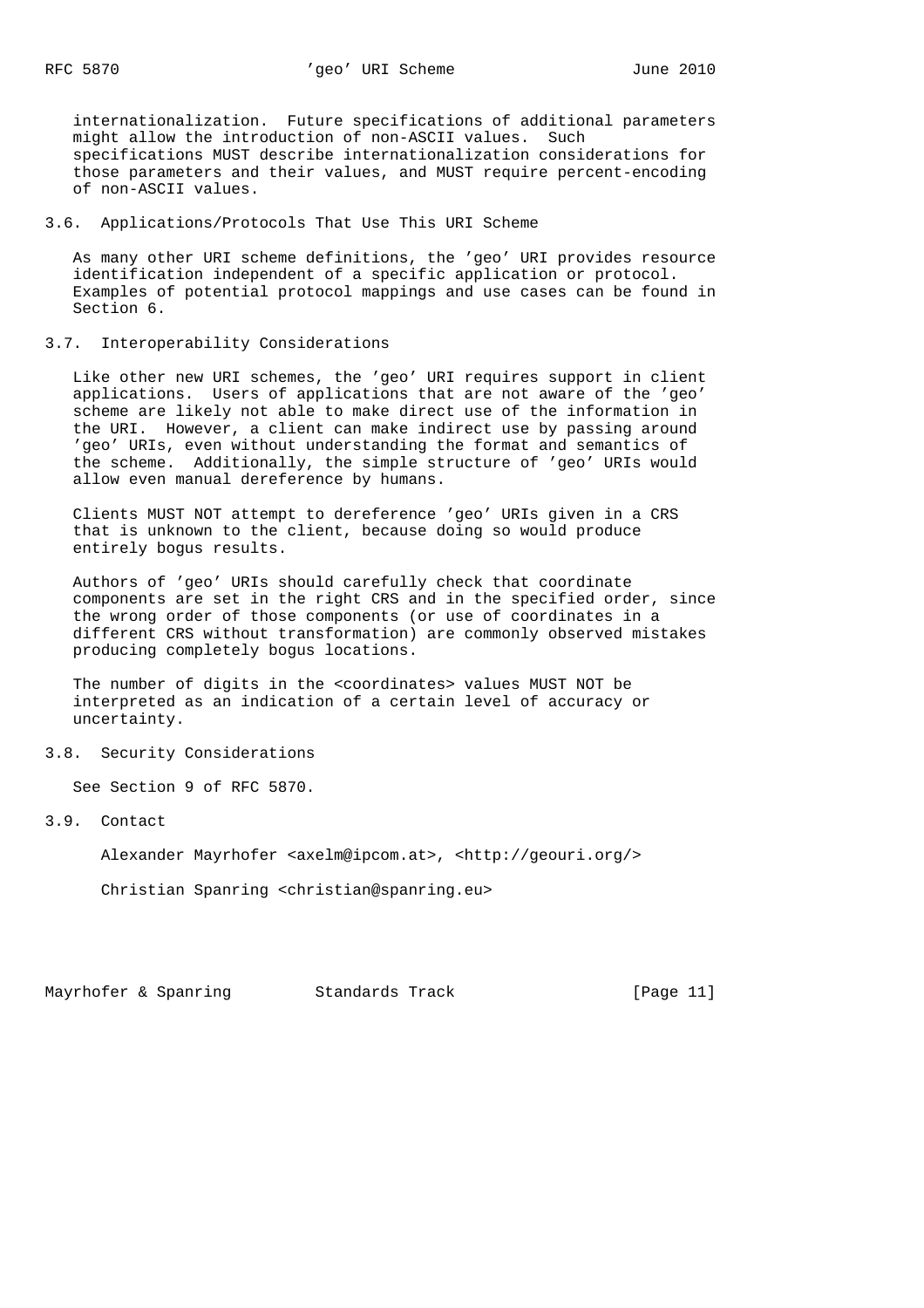#### 3.10. Author/Change Controller

 The 'geo' URI scheme is registered under the IETF part of the URI tree. As such, change control is up to the IETF.

#### 3.11. References

RFC 5870

4. 'geo' URI Parameters Registry

 This specification creates a new IANA Registry named "'geo' URI Parameters" registry for the <parameter> component of the URI. Parameters for the 'geo' URI and values for these parameters MUST be registered with IANA to prevent namespace collisions and provide interoperability.

 Some parameters accept values that are constrained by a syntax definition only, while others accept values from a predefined set only. Some parameters might not accept any values at all ("flag" type parameters).

 The registration of values is REQUIRED for parameters that accept values from a predefined set.

 The specification of a parameter MUST fully explain the syntax, intended usage, and semantics of the parameter. This ensures interoperability between independent implementations.

 For parameters that are neither restricted to a set of predefined values nor the "flag" type described above, the syntax of allowed values MUST be described in the specification, for example by using ABNF.

 Documents defining new parameters (or new values for existing parameters) MUST register them with IANA, as explained in Section 8.2.

 The 'geo' URI Parameter Registry contains a column named "Value Restriction" that describes whether or not a parameter accepts a value, and whether values are restricted to a predefined set. That column accepts the following values:

 o "No value": The parameter does not accept any values and is to be used as a "flag" only.

Mayrhofer & Spanring Standards Track [Page 12]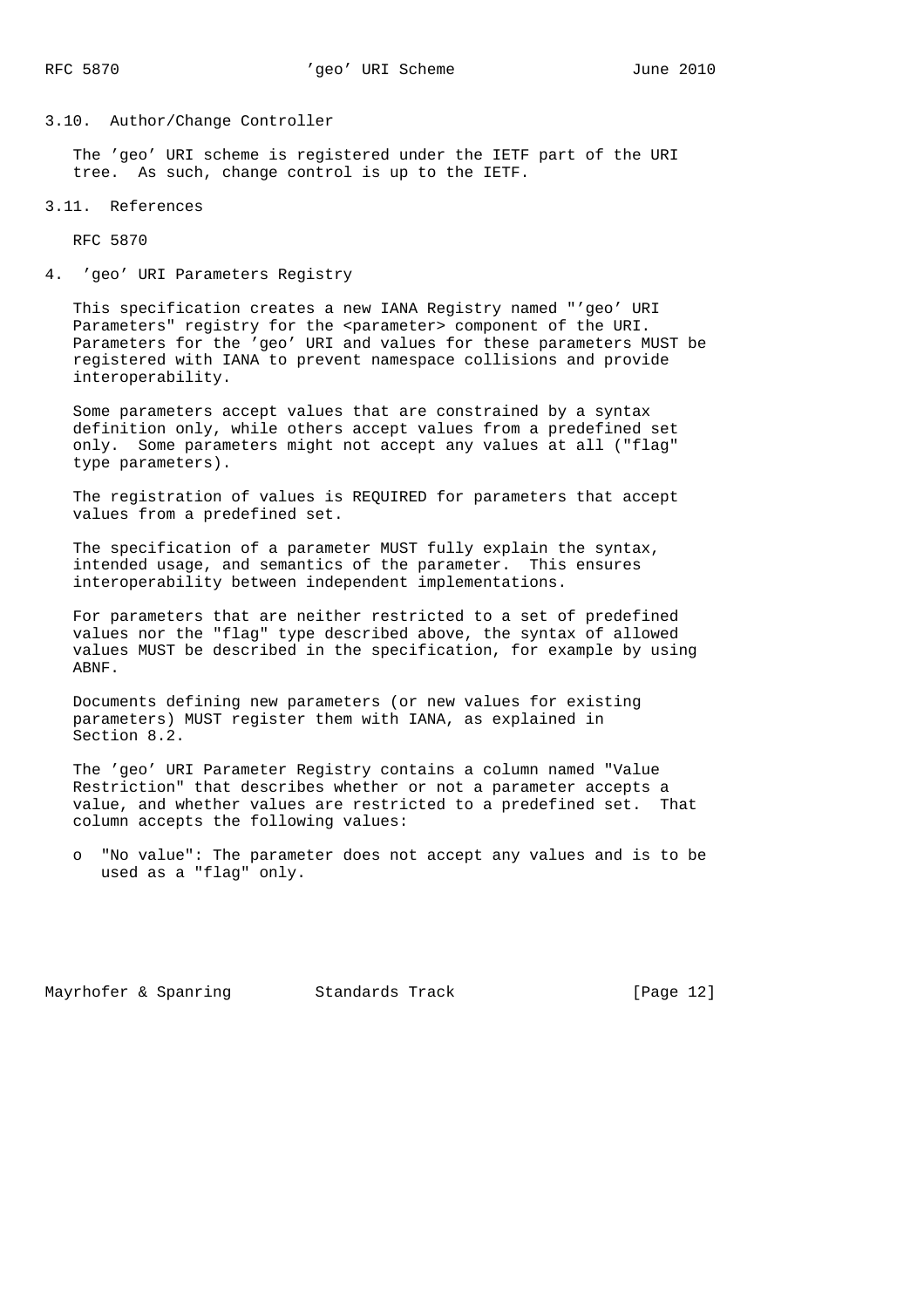- o "Predefined": The parameter does accept values from a predefined set only, as specified in an RFC or other permanent and readily available public specification.
- o "Constrained": The parameter accepts arbitrary values that are only constrained by a syntax as specified in an RFC or other permanent and readily available public specification.

Section 8.2.1 contains the initial contents of the Registry.

5. URI Operations

 Currently, just one operation on a 'geo' URI is defined - location dereference: in that operation, a client dereferences the URI by extracting the geographical coordinates from the URI path component <geo-path>. Further use of those coordinates (and the uncertainty value from <uval>) is then up to the application processing the URI, and might depend on the context of the URI.

 An application may then use this location information for various purposes, for example:

- o A web browser could use that information to open a mapping service of the user's choice, and display a map of the location.
- o A navigational device such as a Global Positioning System (GPS) receiver could offer the user the ability to start navigation to the location.

 Note that the examples and use cases above as well as in the next section are non-normative, and are provided for information only.

6. Use Cases and Examples

6.1. Plain 'geo' URI Example

 The following 3-dimensional 'geo' URI example references to the office location of one of the authors in Vienna, Austria:

geo:48.2010,16.3695,183

Resolution of the URI returns the following information:

- o The 'crs' parameter is not given in the URI, which means that the URI uses the default CRS of WGS-84.
- o The URI includes <coord-c>, is hence 3-dimensional, and therefore uses 'urn:ogc:def:crs:EPSG::4979' as the WGS-84 CRS identifier.

Mayrhofer & Spanring 51 Standards Track 13 [Page 13]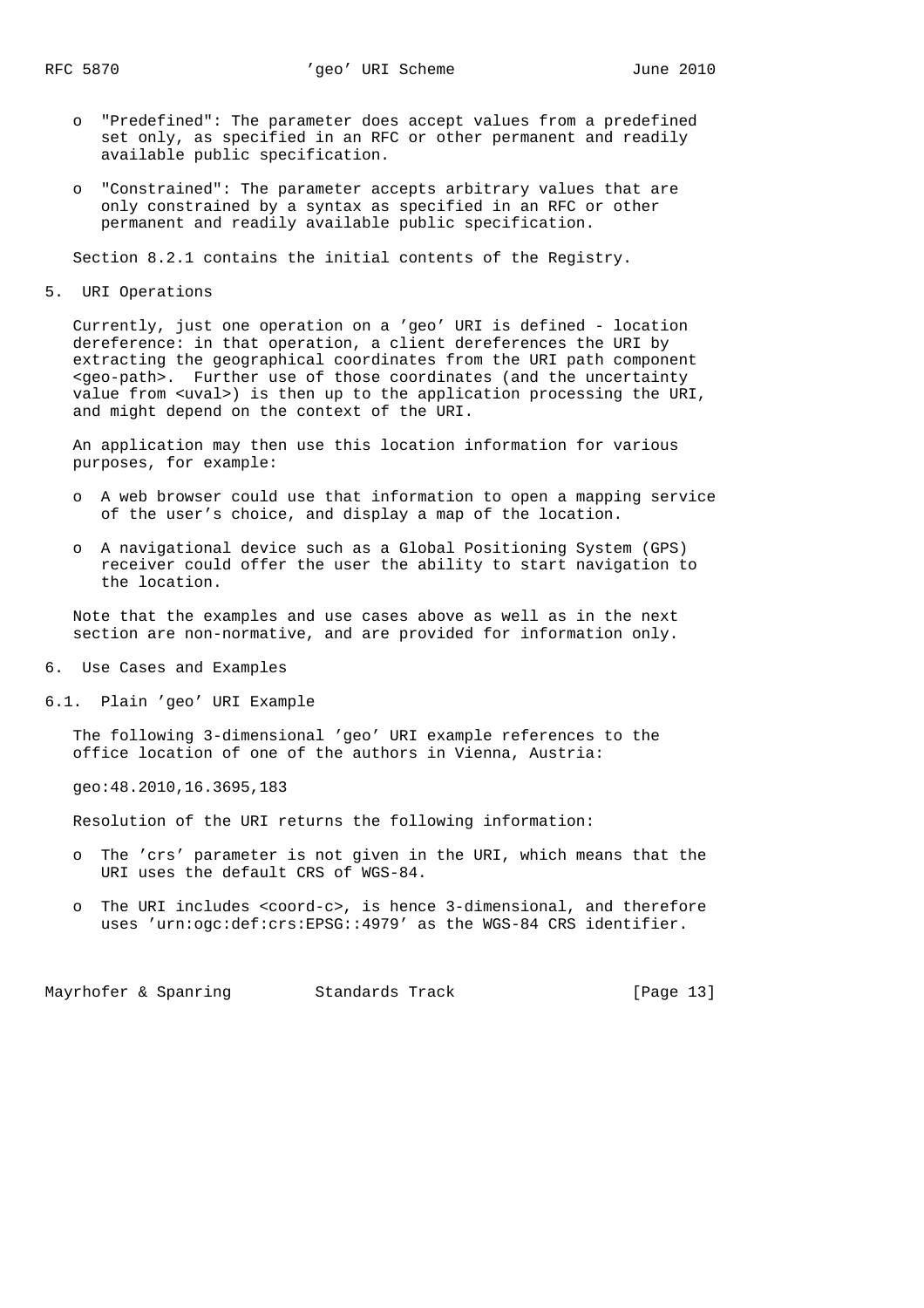- o The <coord-a> value (latitude in WGS-84) is set to '48.2010' decimal degrees.
- o The <coord-b> value (longitude in WGS-84) is set to '16.3695' decimal degrees.
- o The <coord-c> value (altitude in WGS-84) is set to 183 meters.

o Uncertainty is undefined.

 A user could type the data extracted from this URI into an electronic navigation device, or even use it to locate the identified location on a paper map.

6.2. Hyperlink

 'geo' URIs (like any other URI scheme) could also be embedded as hyperlinks in web pages. A Hyper Text Markup Language (HTML) snippet with such a hyperlink could look like:

 <p>one of Vienna's popular sights is the <a href='geo:48.198634,16.371648;crs=wgs84;u=40'>Karlskirche</a>.

Resolution of the URI returns the following information:

- o The 'crs' is given in the URI and sets the CRS used in the URI to WGS-84 explicitly.
- o The URI does omit <coord-c>, is hence 2-dimensional, and therefore uses 'urn:ogc:def:crs:EPSG::4326' as the WGS-84 CRS identifier.
- o The <coord-a> value (latitude in WGS-84) is set to '48.198634' decimal degrees.
- o The <coord-b> value (longitude in WGS-84) is set to '16.371648' decimal degrees.
- o The <coord-c> (altitude) value is undefined; therefore, the client MAY assume the identified location to be on Earth's physical surface.
- o The 'u' parameter is included in the URI, setting uncertainty to 40 meters.

 A web browser could use this information from the HTML snippet, and offer the user various options (based on configuration, context), for example:

Mayrhofer & Spanring 5tandards Track 19 [Page 14]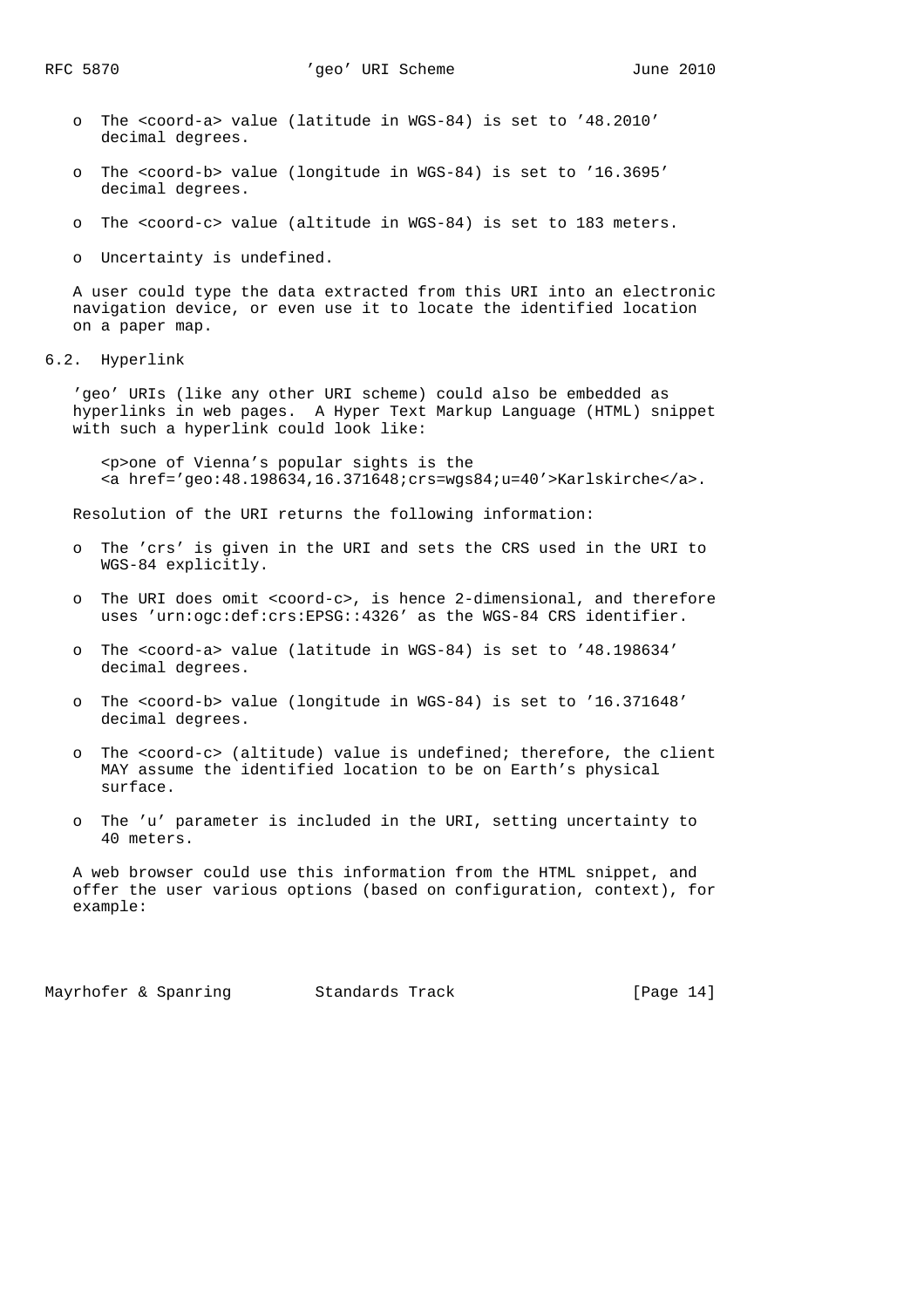- o Display a small map thumbnail when the mouse pointer hovers over the link.
- o Switch to a mapping service of the user's choice once the link is selected.
- o Locate nearby resources, for example by comparing the 'geo' URI with locations extracted from GeoRSS feeds to which the user has subscribed.
- o Convert the coordinates to a format suitable for uploading to a navigation device.

 Note that the URI in this example also makes use of the explicit specification of the CRS by using the 'crs' parameter.

6.3. 'geo' URI in 2-Dimensional Barcode

 Due to it's short length, a 'geo' URI could easily be encoded in 2-dimensional barcodes. Such barcodes could be printed on business cards, flyers, and paper maps, and subsequently used by mobile devices, for example as follows:

- 1. User identifies such a barcode on a flyer and uses the camera on his mobile phone to photograph and decode the barcode.
- 2. The mobile phone dereferences the 'geo' URI, and offers the user the ability to calculate a navigation route to the identified location.
- 3. Using the builtin GPS receiver, the user follows the navigation instructions to reach the location.
- 6.4. Comparison Examples

 This section provides examples of URI comparison. Note that the unknown parameters 'foo' and 'bar' and unregistered 'crs' values in this section are used for illustrative purposes only, and their inclusion in the examples below does not constitute any formal parameter definition or registration request.

 o The two URIs <geo:90,-22.43;crs=WGS84> and <geo:90,46> are equal, because both use the same CRS, and even though the longitude values are different, both reflect a location on the north pole (special "poles" rule for WGS-84 applies - longitude is to be ignored). Note that the 'crs' parameter values are case insensitive.

Mayrhofer & Spanring 5tandards Track [Page 15]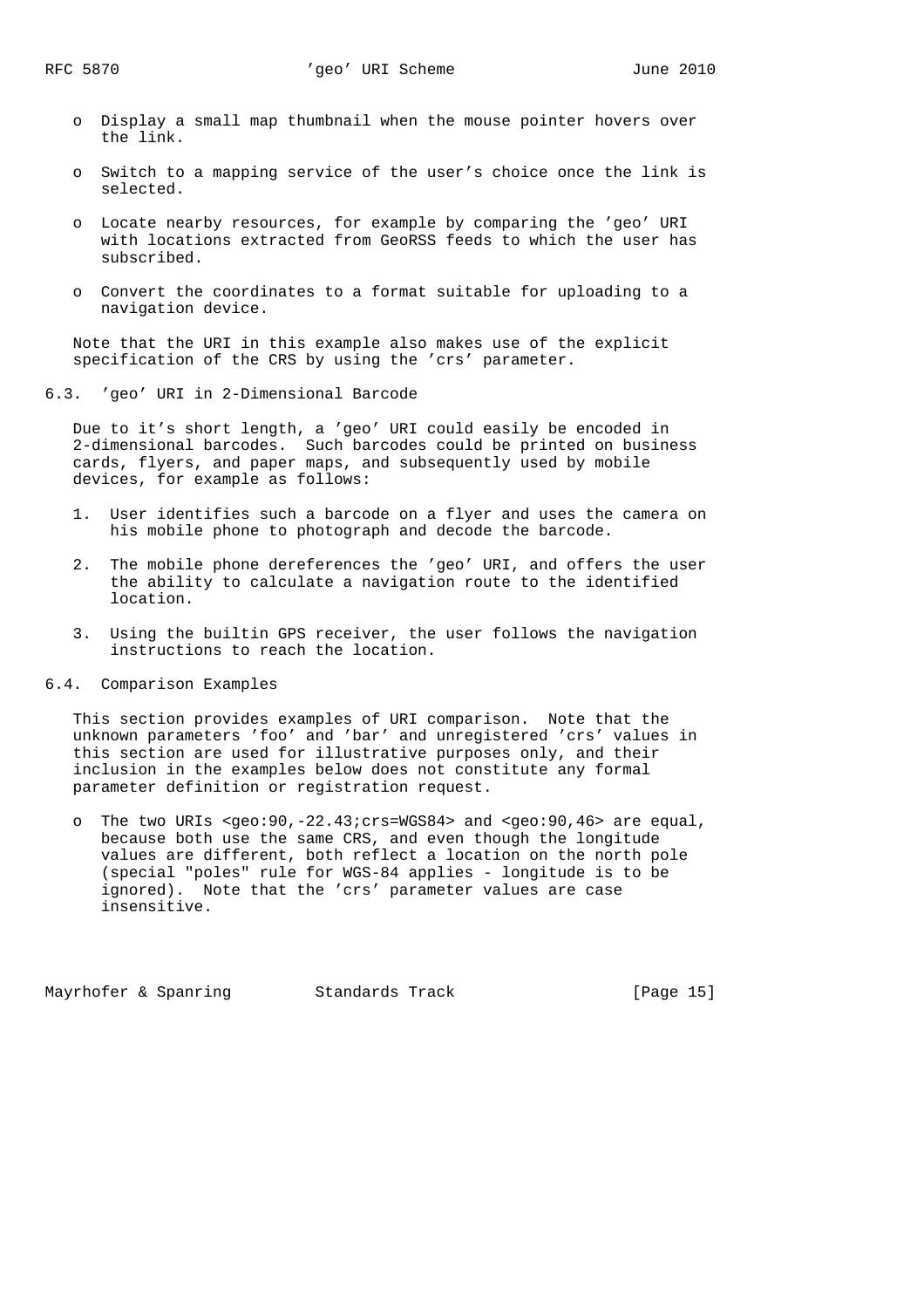- o The URIs <geo:22.300;-118.44> and <geo:22.3;-118.4400> are equal, because their coordinate components are mathematically identical.
- o The set of <geo:66,30;u=6.500;FOo=this%2dthat> and <geo: 66.0,30;u=6.5;foo=this-that> are identical, because the value of the unknown parameter 'foo' is bitwise identical after percent decoding; parameter names are case insensitive, and coordinates and uncertainty are mathematically identical.
- o The comparison operation on <geo:70,20;foo=1.00;bar=white> and <geo:70,20;foo=1;bar=white> in a legacy implementation is undefined, because the normalization rules for 'foo' are not known, and hence the implementation cannot identify whether or not '1.00' is identical to '1' for the 'foo' parameter.
- o Comparing <geo:47,11;foo=blue;bar=white> and <geo: 47,11;bar=white;foo=blue> returns true, because parameter order is insignificant in comparison operations.
- o The comparison operation on <geo:22,0;bar=Blue> and <geo: 22,0;BAR=blue> is undefined, because even though parameter names are case insensitive, this is not necessarily the case for the values of the unknown 'bar' parameter.

7. GML Mappings

 The Geographic Markup Language (GML) by the Open Geospatial Consortium (OGC) is a set of XML schemas that represent geographical features. Since GML is widely accepted, this document includes instructions on how to transform 'geo' URIs from and to GML fragments. The instructions in this section are not normative.

 For the following sections, "%lat%", "%lon%", "%alt%", and "%unc%" are placeholders for latitude, longitude, altitude, and uncertainty values, respectively. The mappings use WGS-84 and are defined in the following sections.

 Note: GML fragments in other reference systems could be used as well if a transformation into "urn:ogc:def:crs:EPSG::4979" or "urn:ogc:def:crs:EPSG::4326" is defined and applied before the mapping step. Such transformations are typically not lossless.

 GML uses the 'double' type from XML schema, and the mapping examples assume that numbers in the form of "3.32435e2" in GML are properly converted to fixed point when placed into the 'geo' URI.

Mayrhofer & Spanring 5tandards Track 19 (Page 16)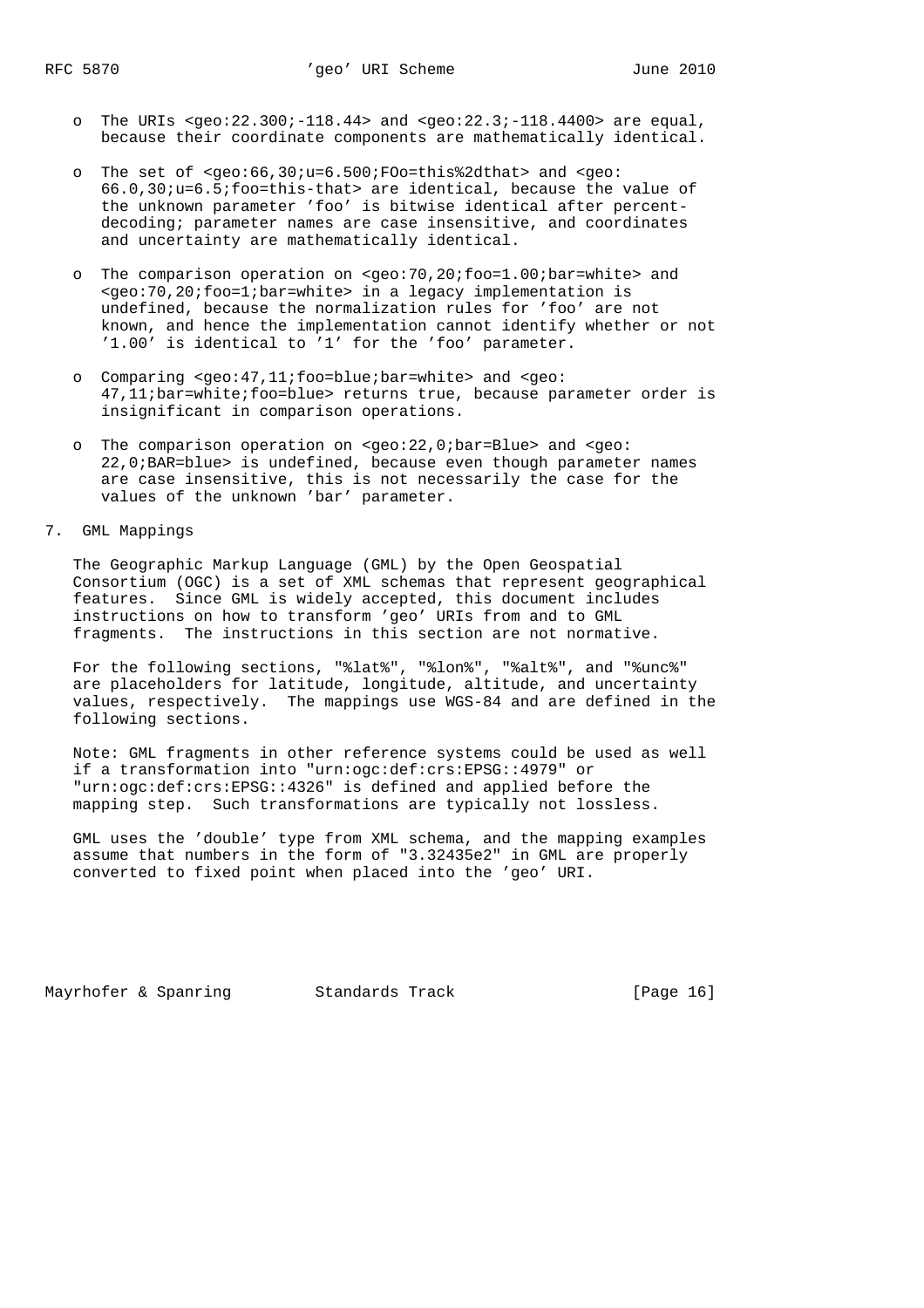7.1. 2D GML 'Point'

 A 2D GML 'Point' [RFC5491] is constructed from a 'geo' URI that has two coordinates and an uncertainty ('u') parameter that is absent or zero. A GML point is always converted to a 'geo' URI that has no uncertainty parameter.

'geo' URI:

geo:%lat%,%lon%

GML fragment:

```
 <Point srsName="urn:ogc:def:crs:EPSG::4326"
       xmlns="http://www.opengis.net/gml">
   <pos>%lat% %lon%</pos>
 </Point>
```
 Note that a 'geo' URI with an uncertainty value of zero is converted to a GML 'Point', but a GML 'Point' cannot be translated to a 'geo' URI with zero uncertainty.

7.2. 3D GML 'Point'

 A 3D GML 'Point' [RFC5491] is constructed from a 'geo' URI that has three coordinates and an uncertainty parameter that is absent or zero. A GML point is always converted to a 'geo' URI that has no uncertainty parameter.

'geo' URI:

geo:%lat%,%lon%,%alt%

GML fragment:

 <Point srsName="urn:ogc:def:crs:EPSG::4979" xmlns="http://www.opengis.net/gml"> <pos>%lat% %lon% %alt%</pos> </Point>

7.3. GML 'Circle'

 A GML 'Circle' [RFC5491] is constructed from a 'geo' URI that has two coordinates and an uncertainty parameter that is present and non zero.

Mayrhofer & Spanring Standards Track [Page 17]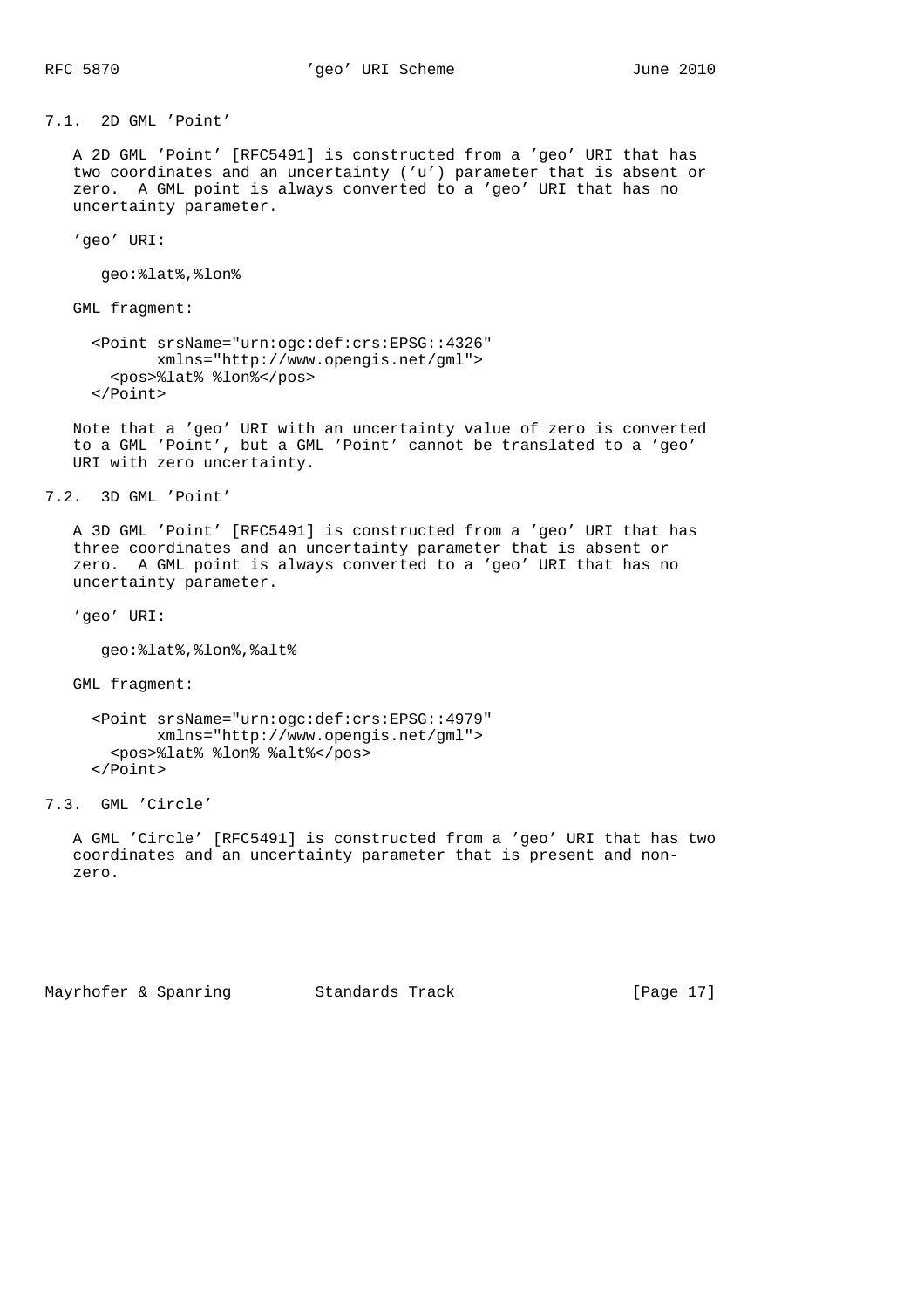'geo' URI:

```
 geo:%lat%,%lon%;u=%unc%
 GML fragment:
    <gs:Circle srsName="urn:ogc:def:crs:EPSG::4326"
               xmlns:gml="http://www.opengis.net/gml"
               xmlns:gs="http://www.opengis.net/pidflo/1.0">
      <gml:pos>%lat% %lon%</gml:pos>
      <gs:radius uom="urn:ogc:def:uom:EPSG::9001">
        %unc%
      </gs:radius>
    </gs:Circle>
```
7.4. GML 'Sphere'

 A GML 'sphere' [RFC5491] is constructed from a 'geo' URI that has three coordinates and an uncertainty parameter that is present and non-zero.

'geo' URI:

geo:%lat%,%lon%,%alt%;u=%unc%

GML fragment:

```
 <gs:Sphere srsName="urn:ogc:def:crs:EPSG::4979"
            xmlns:gml="http://www.opengis.net/gml"
            xmlns:gs="http://www.opengis.net/pidflo/1.0">
  <gml:pos>%lat% %lon% %alt%</gml:pos>
  <gs:radius uom="urn:ogc:def:uom:EPSG::9001">
    %unc% </gs:radius>
 </gs:Sphere>
```
8. IANA Considerations

```
8.1. 'geo' URI Scheme
```
 This document creates the 'geo' URI scheme in the IETF part of the URI scheme tree, according to the guidelines in BCP 115 (RFC 4395) [RFC4395]. The definitions required for the assignment are contained in Section 3.

Mayrhofer & Spanring Standards Track [Page 18]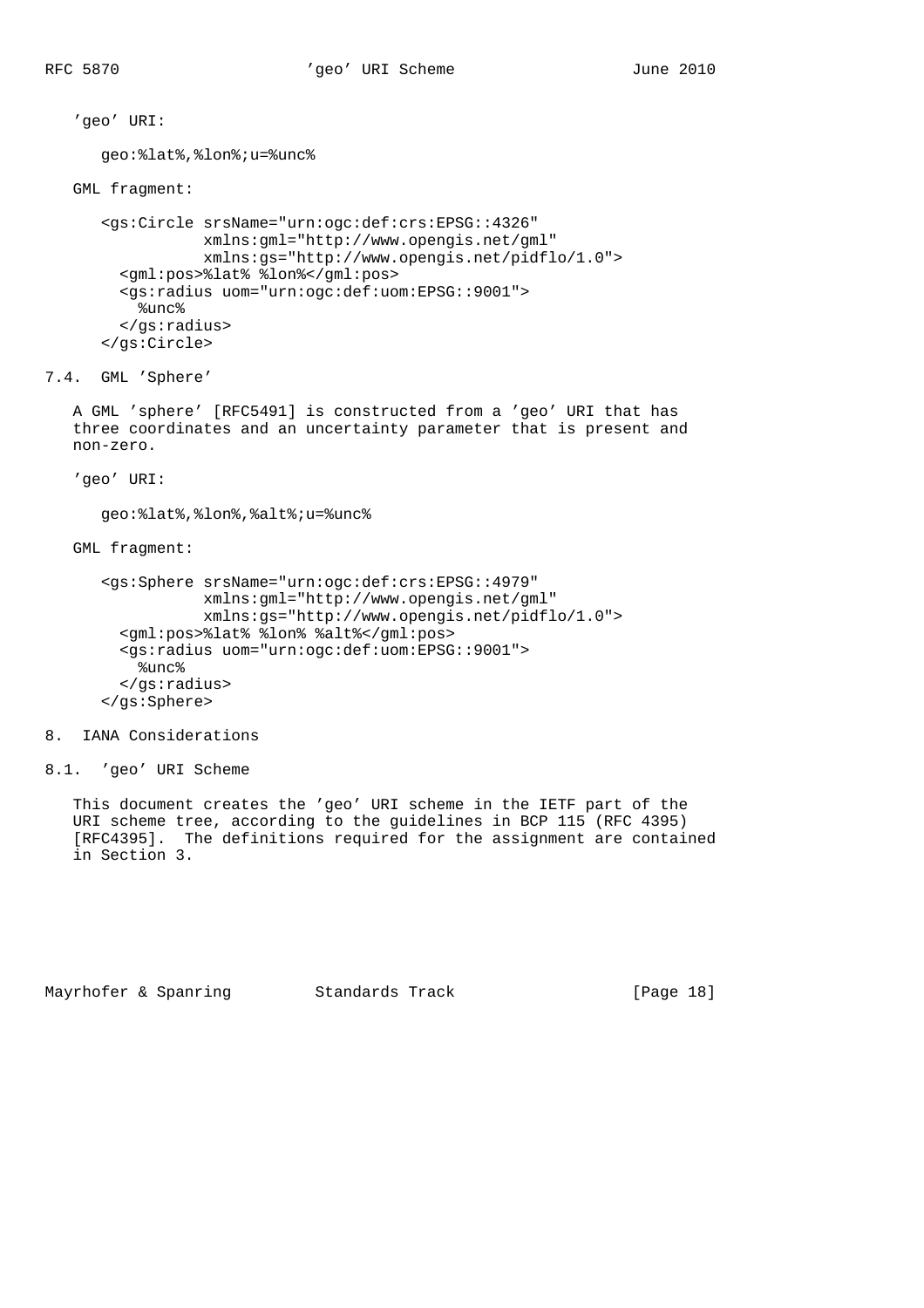8.2. URI Parameter Registry

 This document creates a new IANA Registry named "'geo' URI Parameters", according to the information in Section 4 and the definition in this section.

8.2.1. Registry Contents

 When registering a new 'geo' URI Parameter, the following information MUST be provided:

o Name of the Parameter.

- o Whether the Parameter accepts no value ("No value"), values from a predefined set ("Predefined"), or values constrained by a syntax only ("Constrained").
- o Reference to the RFC or other permanent and readily available public specification defining the parameters and the new values.

 Unless specific instructions exist for a Parameter (like the definition of a Sub-registry), the following information MUST be provided when registering new values for existing "Predefined" 'geo' URI Parameters:

- o Name of the Parameter.
- o Reference to the RFC or other permanent and readily available public specification defining the new values.

The following table provides the initial values for this registry:

| Parameter Name | Value Restriction         | Reference(s)           |
|----------------|---------------------------|------------------------|
| Crs            | Predefined<br>Constrained | [RFC5870]<br>[RFC5870] |
|                |                           |                        |

8.2.2. Registration Policy

 The Registration Policy for 'geo' URI Parameters and their value definitions is "Specification Required" (which implies "Designated Expert"), as defined in [RFC5226].

Mayrhofer & Spanring 5tandards Track [Page 19]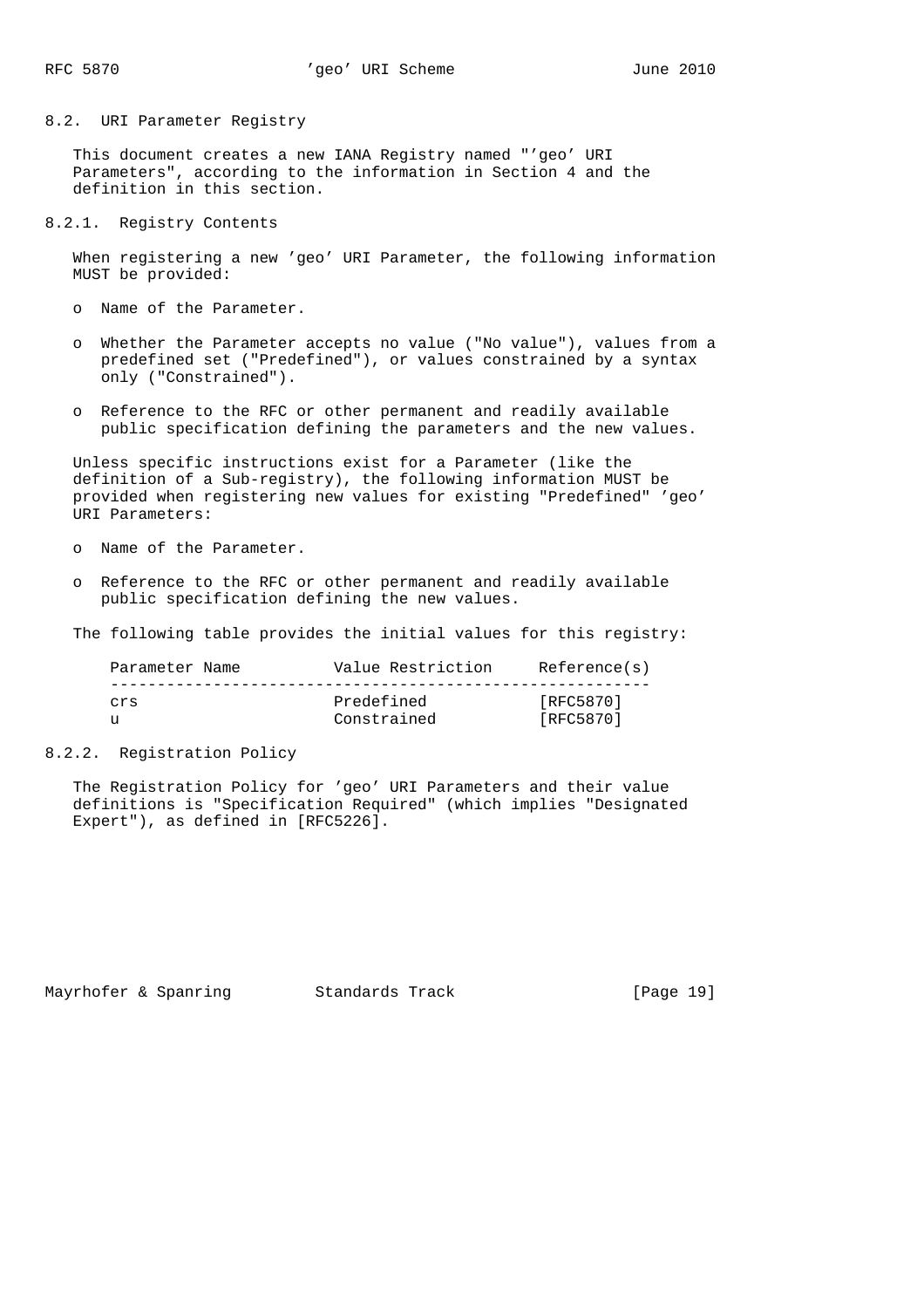#### 8.3. Sub-Registry for 'crs' Parameter

 This document creates a new IANA Sub-registry named "'geo' URI 'crs' Parameter Values", based on the Registry specified in Section 8.2 and the information in this section and Section 4. The syntax of the 'crs' parameter is constrained by the ABNF given in Section 3.3.

#### 8.3.1. Registry Contents

 When registering a new value for the 'crs' parameter, the following information MUST be provided:

- o Value of the parameter.
- o Reference to the RFC or other permanent and readily available public specification defining the use of the CRS in the scope of the 'geo' URI. The specification should contain information that is similar to the WGS-84-specific text given in this document.
- o Reference to the definition document of the CRS. If a URN is assigned to the CRS, the use of such URN as reference is preferred. Note that different URNs may exist for the 2-dimensional and 3-dimensional case.

The following table provides the initial values for this registry:

| crs Value | $CRS$ definition(s)                        | Reference(s) |
|-----------|--------------------------------------------|--------------|
| was84     | urn:ogc:def:crs:EPSG::4326                 | [RFC5870]    |
|           | $urn:$ $oqc:$ $def:$ $crs:$ $EPSG:$ : 4979 | [RFC5870]    |

# 8.3.2. Registration Policy

 The registration policy for the "'geo' URI 'crs' Parameter Values" Registry shall require both "Specification Required" and "IESG Approval", as defined in [RFC5226].

 Section 1 contains some text about the motivation for when to introduce new 'crs' values.

9. Security Considerations

 Because the 'geo' URI is not tied to any specific protocol and identifies a physical location rather than a network resource, most of the general security considerations on URIs (Section 7 of RFC 3986) do not apply. However, the following (additional) issues apply:

Mayrhofer & Spanring Standards Track [Page 20]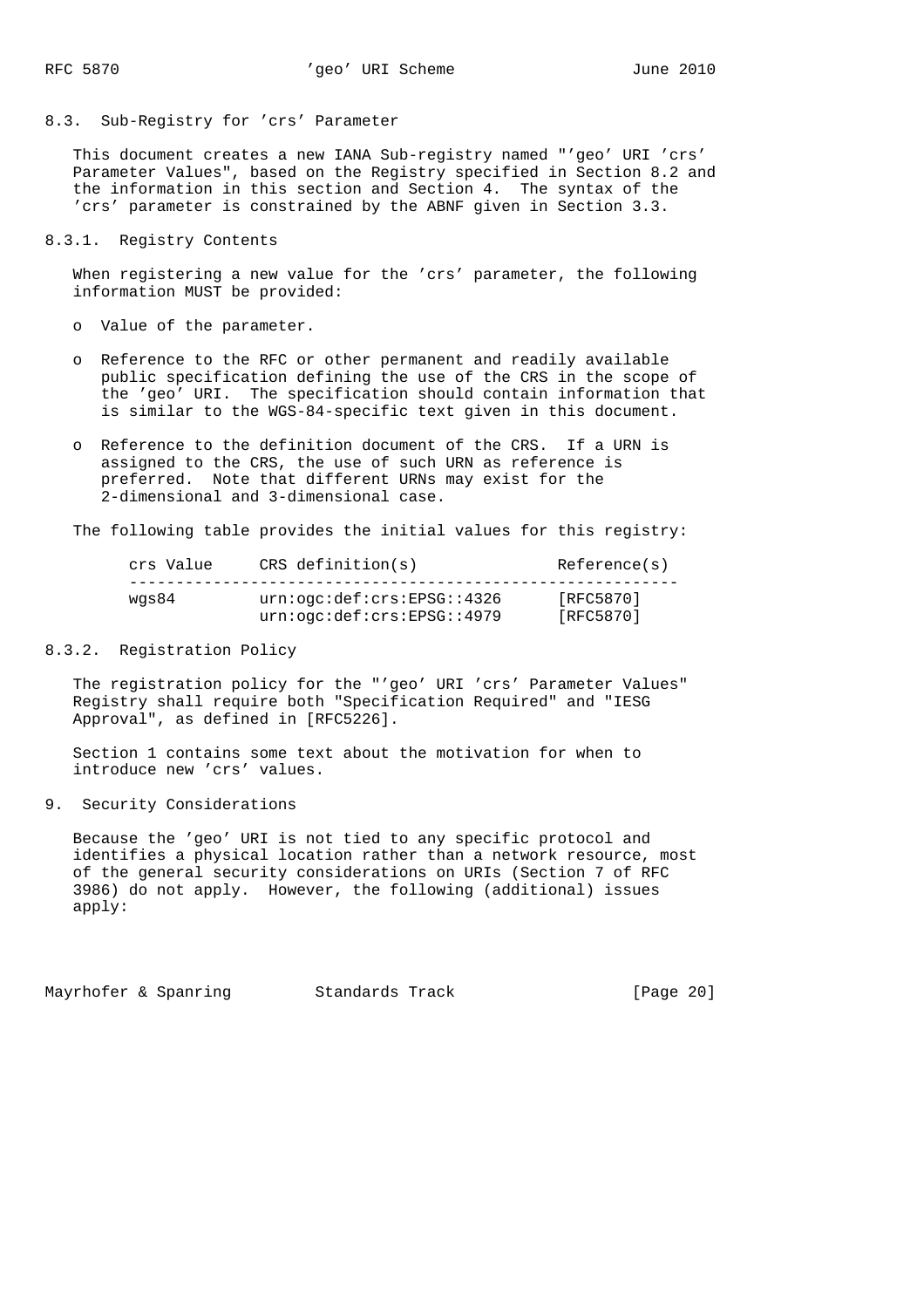# 9.1. Invalid Locations

 The URI syntax (Section 3.3) makes it possible to construct 'geo' URIs that don't identify a valid location. Applications MUST NOT use URIs with such values and SHOULD warn the user when such URIs are encountered.

 An example of such a URI referring to an invalid location would be <geo:94,0> (latitude "beyond" north pole).

9.2. Location Privacy

 A 'geo' URI by itself is just an opaque reference to a physical location, expressed by a set of spatial coordinates. This does not fit the "Location Information" definition according to Section 5.2 of GEOPRIV Requirements [RFC3693], because there is not necessarily a "Device" involved.

 Because there is also no way to specify the identity of a "Target" within the confines of a 'geo' URI, it also does not fit the specification of a "Location Object" (Section 5.2 of RFC 3693).

 However, if a 'geo' URI is used in a context where it identifies the location of a Target, it becomes part of a Location Object and is therefore subject to GEOPRIV rules.

 Therefore, when 'geo' URIs are put into such contexts, the privacy requirements of RFC 3693 MUST be met.

10. Acknowledgements

 Martin Thomson has provided significant text around the definition of the "uncertainty" parameter and the GML mappings.

 The authors further wish to acknowledge the helpful contributions from Carl Reed, Bill McQuillan, Martin Kofal, Andrew Turner, Kim Sanders, Ted Hardie, Cullen Jennings, Klaus Darilion, Bjoern Hoehrmann, Alissa Cooper, and Ivan Shmakov.

 Alfred Hoenes has provided an extremely helpful in-depth review of the document.

Mayrhofer & Spanring 5tandards Track [Page 21]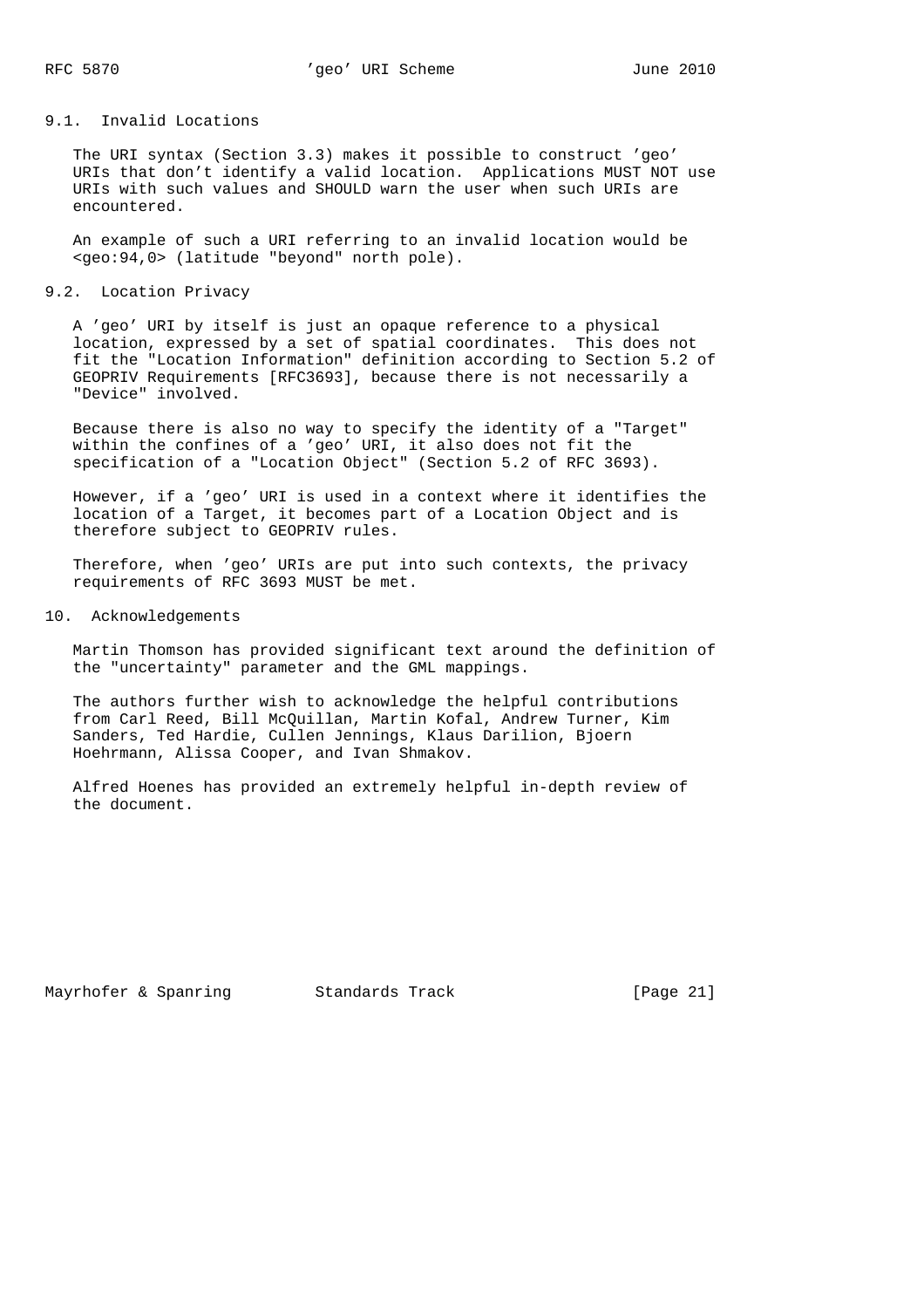### 11. References

- 11.1. Normative References
	- [RFC3986] Berners-Lee, T., Fielding, R., and L. Masinter, "Uniform Resource Identifier (URI): Generic Syntax", STD 66, RFC 3986, January 2005.
	- [RFC2119] Bradner, S., "Key words for use in RFCs to Indicate Requirement Levels", BCP 14, RFC 2119, March 1997.
	- [RFC5234] Crocker, D. and P. Overell, "Augmented BNF for Syntax Specifications: ABNF", STD 68, RFC 5234, January 2008.
	- [RFC5491] Winterbottom, J., Thomson, M., and H. Tschofenig, "GEOPRIV Presence Information Data Format Location Object (PIDF-LO) Usage Clarification, Considerations, and Recommendations", RFC 5491, March 2009.
- 11.2. Informative References
	- [RFC4395] Hansen, T., Hardie, T., and L. Masinter, "Guidelines and Registration Procedures for New URI Schemes", BCP 35, RFC 4395, February 2006.
	- [RFC5226] Narten, T. and H. Alvestrand, "Guidelines for Writing an IANA Considerations Section in RFCs", BCP 26, RFC 5226, May 2008.
	- [RFC3693] Cuellar, J., Morris, J., Mulligan, D., Peterson, J., and J. Polk, "Geopriv Requirements", RFC 3693, February 2004.
	- [WGS84] National Imagery and Mapping Agency, "Department of Defense World Geodetic System 1984, Third Edition", NIMA TR8350.2, January 2000.
	- [ISO.6709.2008] International Organization for Standardization, "Standard representation of geographic point location by coordinates", ISO Standard 6709, 2008.

Mayrhofer & Spanring 5tandards Track [Page 22]